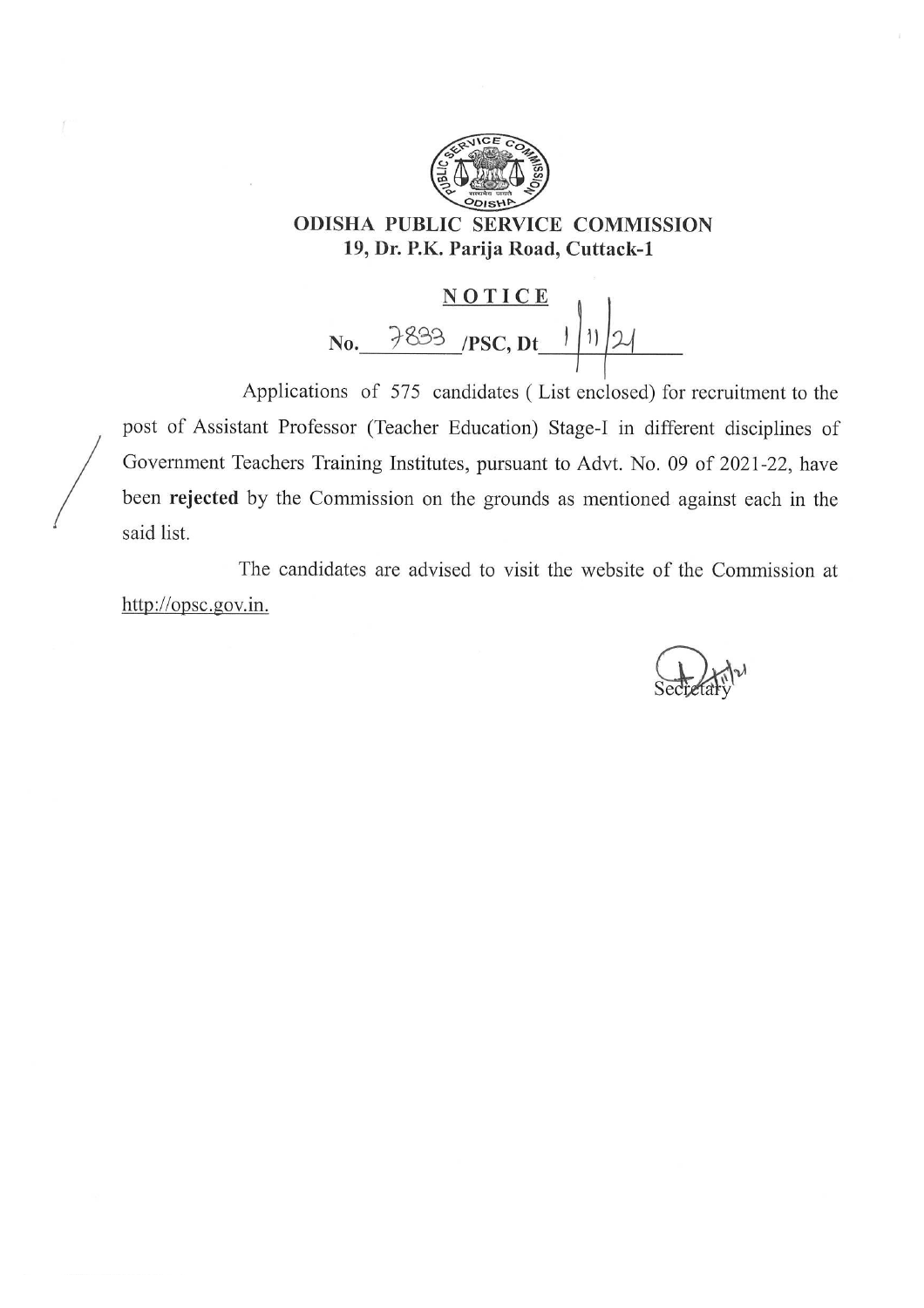

| SL.NO.                   | <b>PPSAN</b> | <b>APPLICANT NAME</b>     | <b>GROUND ON WHICH REJECTED</b>                             |
|--------------------------|--------------|---------------------------|-------------------------------------------------------------|
| 1                        | 00002472     | YASHASHRI PING            | <b>Incomplete Application</b><br>Application not submitted. |
| $\mathfrak{2}$           | 00010248     | <b>JULY TANDIA</b>        | <b>Incomplete Application</b><br>Application not submitted. |
| 3                        | 00015787     | <b>N SAI PRITAM</b>       | <b>Incomplete Application</b><br>Application not submitted. |
| $\overline{\mathcal{L}}$ | 00015962     | MEENATI MANJARI SOREN     | <b>Incomplete Application</b><br>Application not submitted. |
| 5                        | 00015966     | <b>RANJIT KUMAR SWAIN</b> | <b>Incomplete Application</b><br>Application not submitted. |
| 6                        | 00016038     | <b>JIBAN KUMAR BEHERA</b> | <b>Incomplete Application</b><br>Application not submitted. |
| 7                        | 00016238     | KSHIRESHWAR MEHER         | <b>Incomplete Application</b><br>Application not submitted. |
| 8                        | 00016660     | SIDDHANTA BARIK           | <b>Incomplete Application</b><br>Application not submitted. |
| 9                        | 00016723     | SATYANARAYAN BHOI         | <b>Incomplete Application</b><br>Application not submitted. |
| 10                       | 00017456     | AKSHAYA KUMAR BEHERA      | <b>Incomplete Application</b><br>Application not submitted. |
| 11                       | 00017689     | NIRMALA BISWAL            | <b>Incomplete Application</b><br>Application not submitted. |
| 12                       | 00017916     | RAHUL KHARA               | <b>Incomplete Application</b><br>Application not submitted. |
| 13                       | 00018177     | MANOJ KUMAR NAYAK         | <b>Incomplete Application</b><br>Application not submitted. |
| 14                       | 00018863     | <b>JINI CHHATAR</b>       | <b>Incomplete Application</b><br>Application not submitted. |
| 15                       | 00018874     | SANGHAMITRA NATH          | <b>Incomplete Application</b><br>Application not submitted. |
| 16                       | 00019363     | <b>RAMESH SETHY</b>       | <b>Incomplete Application</b><br>Application not submitted. |
| 17                       | 00019493     | <b>BADAL SING</b>         | <b>Incomplete Application</b><br>Application not submitted. |
| 18                       | 00020363     | RAJENDRA BEHERA           | <b>Incomplete Application</b><br>Application not submitted. |
| 19                       | 00020827     | <b>BISWAJIT JENA</b>      | <b>Incomplete Application</b><br>Application not submitted. |
| 20                       | 00020832     | <b>S VIJOY KUMAR</b>      | <b>Incomplete Application</b><br>Application not submitted. |
| 21                       | 00020855     | PRASANTA KUMAR SAHU       | <b>Incomplete Application</b><br>Application not submitted. |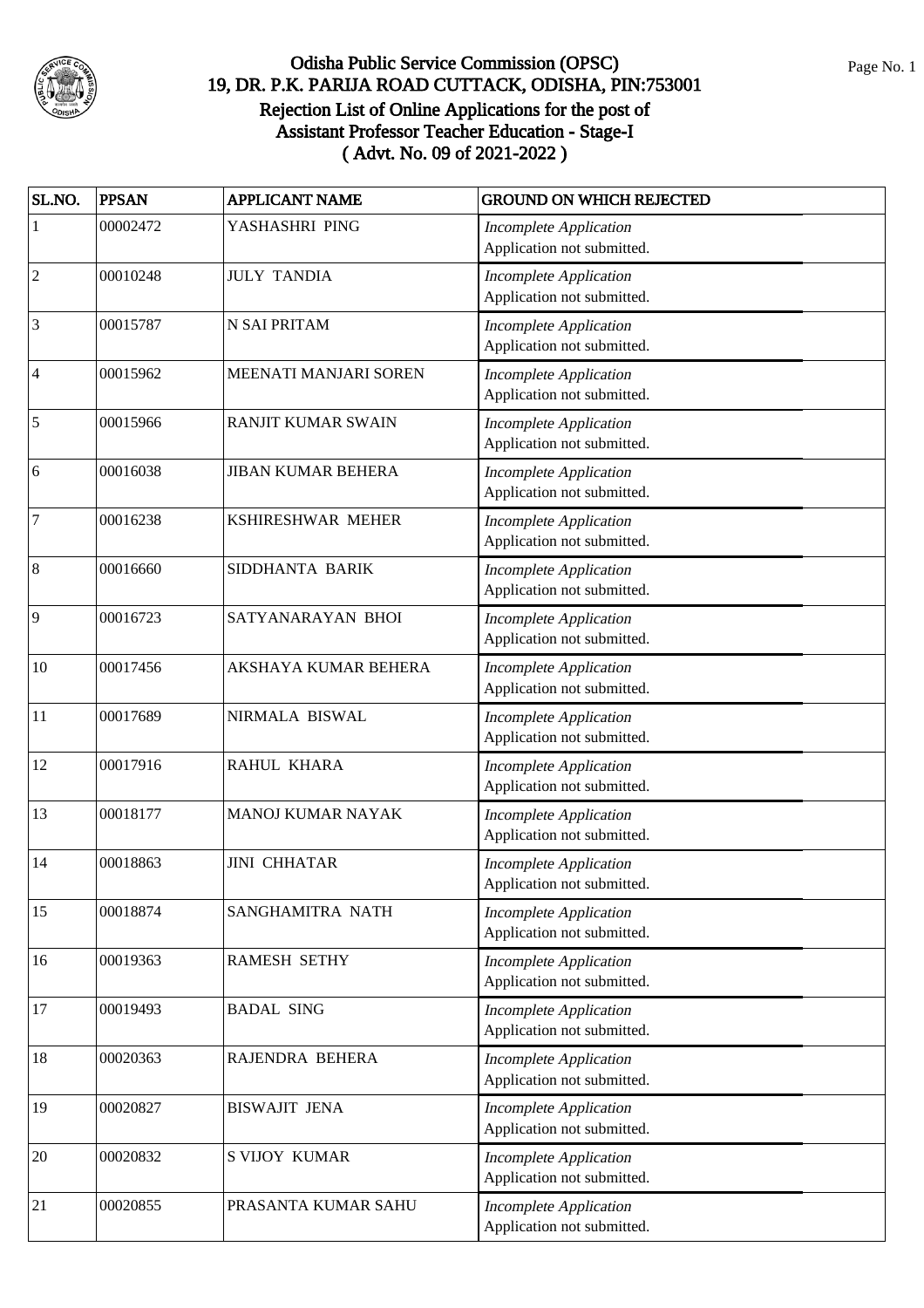

| SL.NO. | <b>PPSAN</b> | <b>APPLICANT NAME</b>       | <b>GROUND ON WHICH REJECTED</b>                             |
|--------|--------------|-----------------------------|-------------------------------------------------------------|
| 22     | 00021181     | <b>SABITA KU MALLICK</b>    | <b>Incomplete Application</b><br>Application not submitted. |
| 23     | 00021192     | <b>SABAN KUMAR BAGH</b>     | <b>Incomplete Application</b><br>Application not submitted. |
| 24     | 00021571     | ROHIT MALIK                 | <b>Incomplete Application</b><br>Application not submitted. |
| 25     | 00021865     | PRATIKSHYA PRATISHRUTI      | <b>Incomplete Application</b><br>Application not submitted. |
| 26     | 00021919     | DHARITRI KADAM              | <b>Incomplete Application</b><br>Application not submitted. |
| 27     | 00022011     | MONALISHA SAMAL             | <b>Incomplete Application</b><br>Application not submitted. |
| 28     | 00022285     | ANUPAMA EKKA                | <b>Incomplete Application</b><br>Application not submitted. |
| 29     | 00023072     | SUNIL MAHARANA              | <b>Incomplete Application</b><br>Application not submitted. |
| 30     | 00023228     | <b>IGISHREE BHOI</b>        | <b>Incomplete Application</b><br>Application not submitted. |
| 31     | 00023858     | KULDIP XAXA                 | <b>Incomplete Application</b><br>Application not submitted. |
| 32     | 00023930     | DIPANJALI SINGH             | <b>Incomplete Application</b><br>Application not submitted. |
| 33     | 00024631     | RASHMIREKHA SHARMA          | Incomplete Application<br>Application not submitted.        |
| 34     | 00026563     | SADANANDA MALLIK            | <b>Incomplete Application</b><br>Application not submitted. |
| 35     | 00027510     | PINKI DEHURI                | <b>Incomplete Application</b><br>Application not submitted. |
| 36     | 00027533     | SWATI SWAGATIKA             | <b>Incomplete Application</b><br>Application not submitted. |
| 37     | 00027592     | SWAGAT JENA                 | <b>Incomplete Application</b><br>Application not submitted. |
| 38     | 00028364     | <b>AJAY NAYAK</b>           | <b>Incomplete Application</b><br>Application not submitted. |
| 39     | 00028703     | <b>BANDANA BAR</b>          | <b>Incomplete Application</b><br>Application not submitted. |
| 40     | 00028832     | <b>BHISMA NARAYAN SABAR</b> | <b>Incomplete Application</b><br>Application not submitted. |
| 41     | 00028940     | ANUSUYA MUNDARI             | <b>Incomplete Application</b><br>Application not submitted. |
| 42     | 00029859     | RAJASMITA PRIYADARSINI      | <b>Incomplete Application</b><br>Application not submitted. |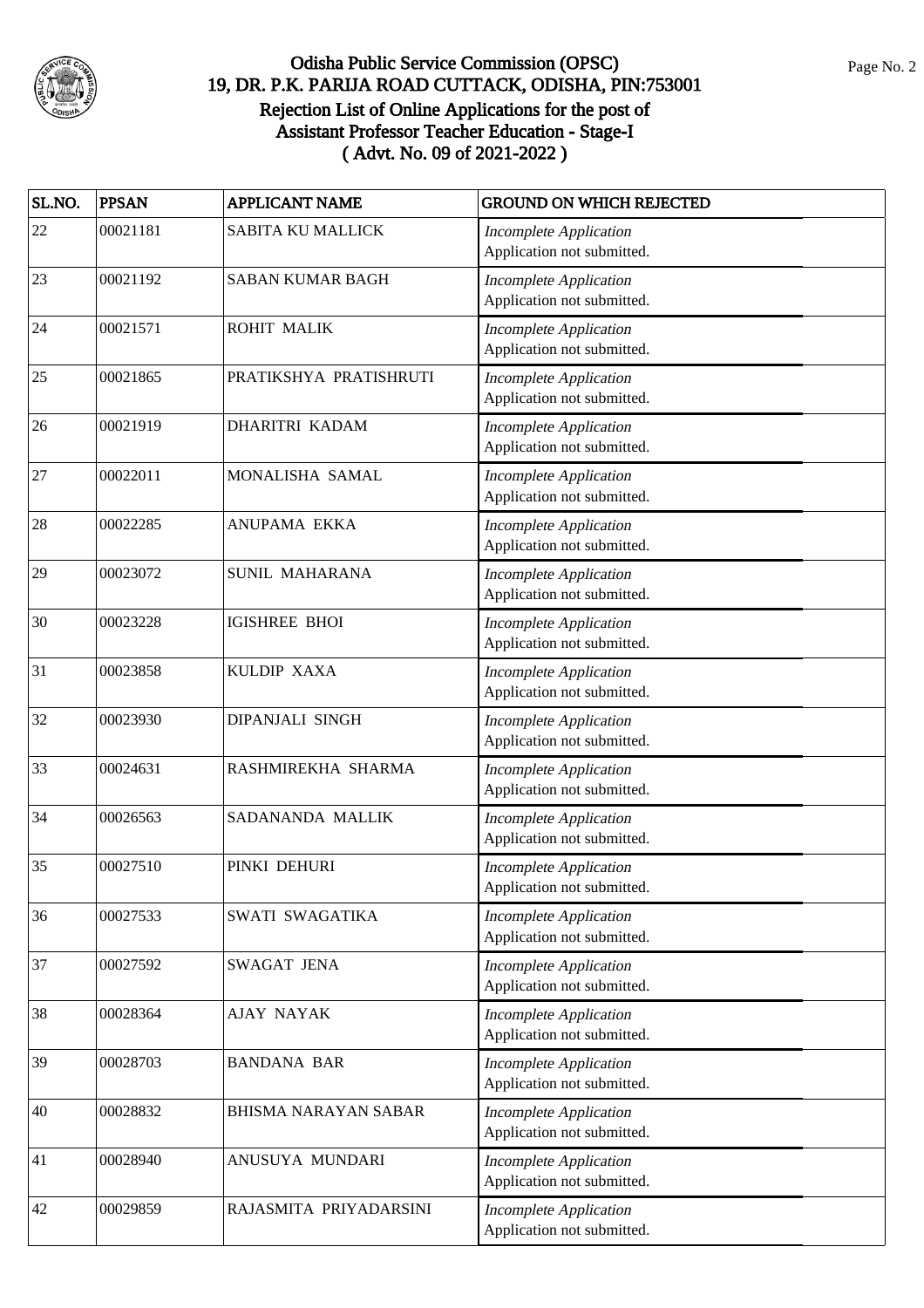

| SL.NO. | <b>PPSAN</b> | <b>APPLICANT NAME</b>         | <b>GROUND ON WHICH REJECTED</b>                             |
|--------|--------------|-------------------------------|-------------------------------------------------------------|
| 43     | 00030349     | <b>BHAKTIPRIYA BARIK</b>      | <b>Incomplete Application</b><br>Application not submitted. |
| 44     | 00030630     | DEEPAK KUMAR PANDA            | <b>Incomplete Application</b><br>Application not submitted. |
| 45     | 00030792     | NILAMBARA MEHER               | <b>Incomplete Application</b><br>Application not submitted. |
| 46     | 00030825     | <b>IRSHARANI MOHANTY</b>      | <b>Incomplete Application</b><br>Application not submitted. |
| 47     | 00031477     | <b>MANOJA KUMAR SAHU</b>      | <b>Incomplete Application</b><br>Application not submitted. |
| 48     | 00031705     | <b>BISHNU PRASAD JANI</b>     | <b>Incomplete Application</b><br>Application not submitted. |
| 49     | 00031762     | SIMANCHAL NAYAK               | <b>Incomplete Application</b><br>Application not submitted. |
| 50     | 00031795     | AMIT KUMAR SENAPATI           | <b>Incomplete Application</b><br>Application not submitted. |
| 51     | 00031839     | <b>SAROJ KUMAR BEHERA</b>     | <b>Incomplete Application</b><br>Application not submitted. |
| 52     | 00032164     | <b>CHANDI CHARAN MEHENTAR</b> | <b>Incomplete Application</b><br>Application not submitted. |
| 53     | 00032354     | <b>GHASIRAM MADKAMI</b>       | <b>Incomplete Application</b><br>Application not submitted. |
| 54     | 00032488     | <b>GANGADHAR SETHI</b>        | <b>Incomplete Application</b><br>Application not submitted. |
| 55     | 00033882     | RAJENDRA NARAYAN SAHOO        | <b>Incomplete Application</b><br>Application not submitted. |
| 56     | 00034396     | <b>RATAN KUMAR PATEL</b>      | <b>Incomplete Application</b><br>Application not submitted. |
| 57     | 00036182     | AMRESH KUMAR GAUDA            | <b>Incomplete Application</b><br>Application not submitted. |
| 58     | 00038006     | <b>KAJAL BEHERA</b>           | <b>Incomplete Application</b><br>Application not submitted. |
| 59     | 00038445     | SAMEER KUMAR NANDA            | <b>Incomplete Application</b><br>Application not submitted. |
| 60     | 00038802     | ANKITA NAYAK                  | <b>Incomplete Application</b><br>Application not submitted. |
| 61     | 00039920     | <b>ANKITA BHOI</b>            | Incomplete Application<br>Application not submitted.        |
| 62     | 00039975     | <b>DHIRAJ TAYAL</b>           | <b>Incomplete Application</b><br>Application not submitted. |
| 63     | 00040193     | AKRURA BARIHA                 | <b>Incomplete Application</b><br>Application not submitted. |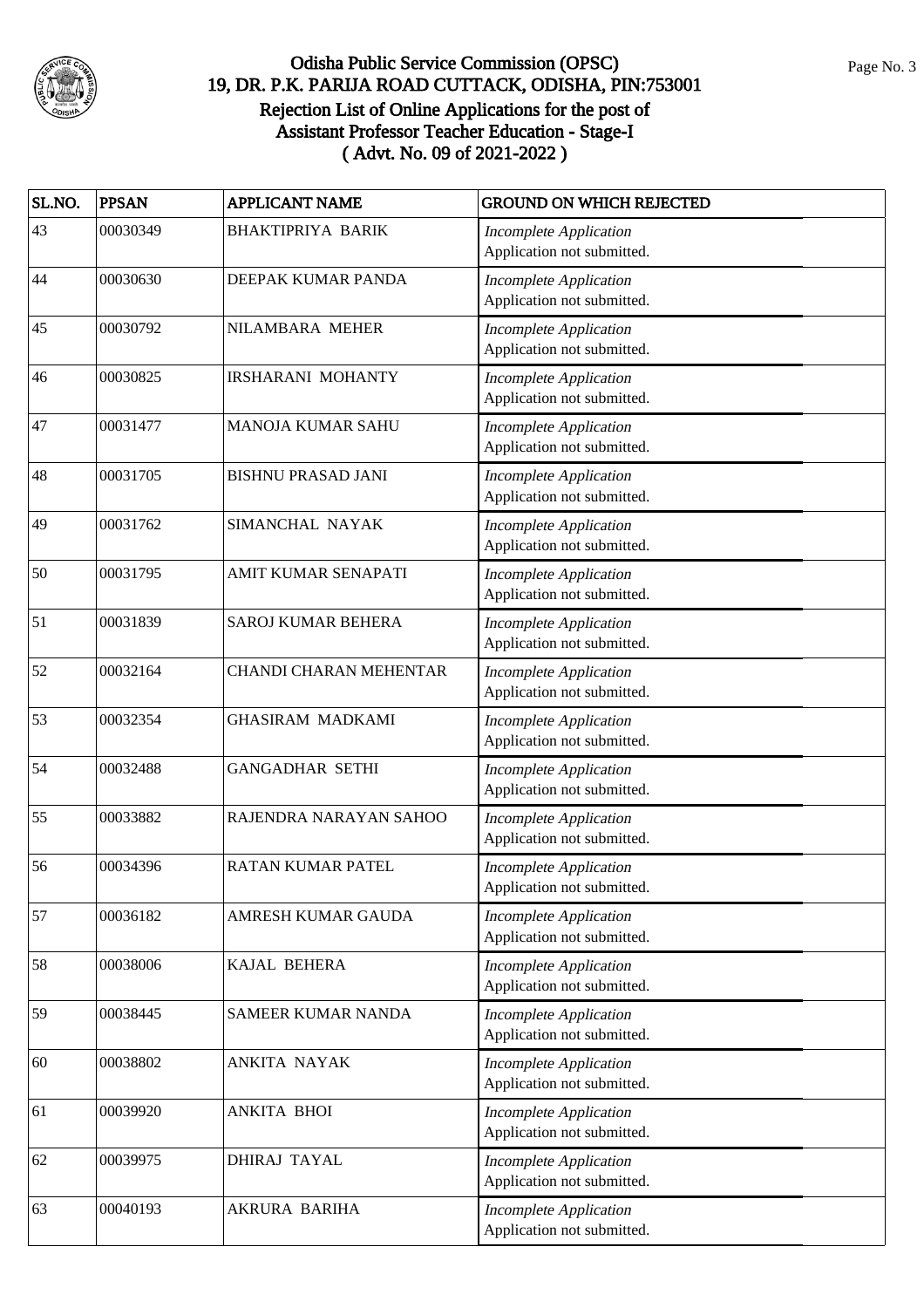

| SL.NO. | <b>PPSAN</b> | <b>APPLICANT NAME</b>     | <b>GROUND ON WHICH REJECTED</b>                             |
|--------|--------------|---------------------------|-------------------------------------------------------------|
| 64     | 00040698     | PRABODH KUMAR MALIK       | <b>Incomplete Application</b><br>Application not submitted. |
| 65     | 00041139     | SWAGATIKA BEHERA          | <b>Incomplete Application</b><br>Application not submitted. |
| 66     | 00041812     | PRUTHIRAJ DEBATA          | <b>Incomplete Application</b><br>Application not submitted. |
| 67     | 00042939     | BISHNULAL MAHANANDA       | <b>Incomplete Application</b><br>Application not submitted. |
| 68     | 00043148     | JYOTI PRAKASH BEHERA      | <b>Incomplete Application</b><br>Application not submitted. |
| 69     | 00043380     | SAMBIT SOUMYARANJAN SAHU  | <b>Incomplete Application</b><br>Application not submitted. |
| 70     | 00043729     | SABITA PRADHAN            | <b>Incomplete Application</b><br>Application not submitted. |
| 71     | 00044371     | <b>JAGATRAY SUTAPADIA</b> | <b>Incomplete Application</b><br>Application not submitted. |
| 72     | 00044886     | <b>SUSHIL KUMAR SABAR</b> | <b>Incomplete Application</b><br>Application not submitted. |
| 73     | 00045990     | <b>SHANTI SUNA</b>        | <b>Incomplete Application</b><br>Application not submitted. |
| 74     | 00046053     | UMESH CHANDRA SAHOO       | <b>Incomplete Application</b><br>Application not submitted. |
| 75     | 00048460     | PRAGYANDEEP MOHANTY       | <b>Incomplete Application</b><br>Application not submitted. |
| 76     | 00049077     | PRAKASH CHANDRA BEHERA    | <b>Incomplete Application</b><br>Application not submitted. |
| 77     | 00049501     | <b>ARCHANA DASH</b>       | <b>Incomplete Application</b><br>Application not submitted. |
| 78     | 00050672     | HEMARAJ SAHU              | <b>Incomplete Application</b><br>Application not submitted. |
| 79     | 00050678     | KAMALAKANTA SAHOO         | <b>Incomplete Application</b><br>Application not submitted. |
| 80     | 00050938     | <b>BICHITRASEN NAIK</b>   | <b>Incomplete Application</b><br>Application not submitted. |
| 81     | 00050971     | <b>BHOLANATH TANDI</b>    | <b>Incomplete Application</b><br>Application not submitted. |
| 82     | 00050983     | SARALA DAS                | <b>Incomplete Application</b><br>Application not submitted. |
| 83     | 00051614     | DEBASMIT MALLICK          | <b>Incomplete Application</b><br>Application not submitted. |
| 84     | 00051858     | SUBHASHREE SINGHA         | <b>Incomplete Application</b><br>Application not submitted. |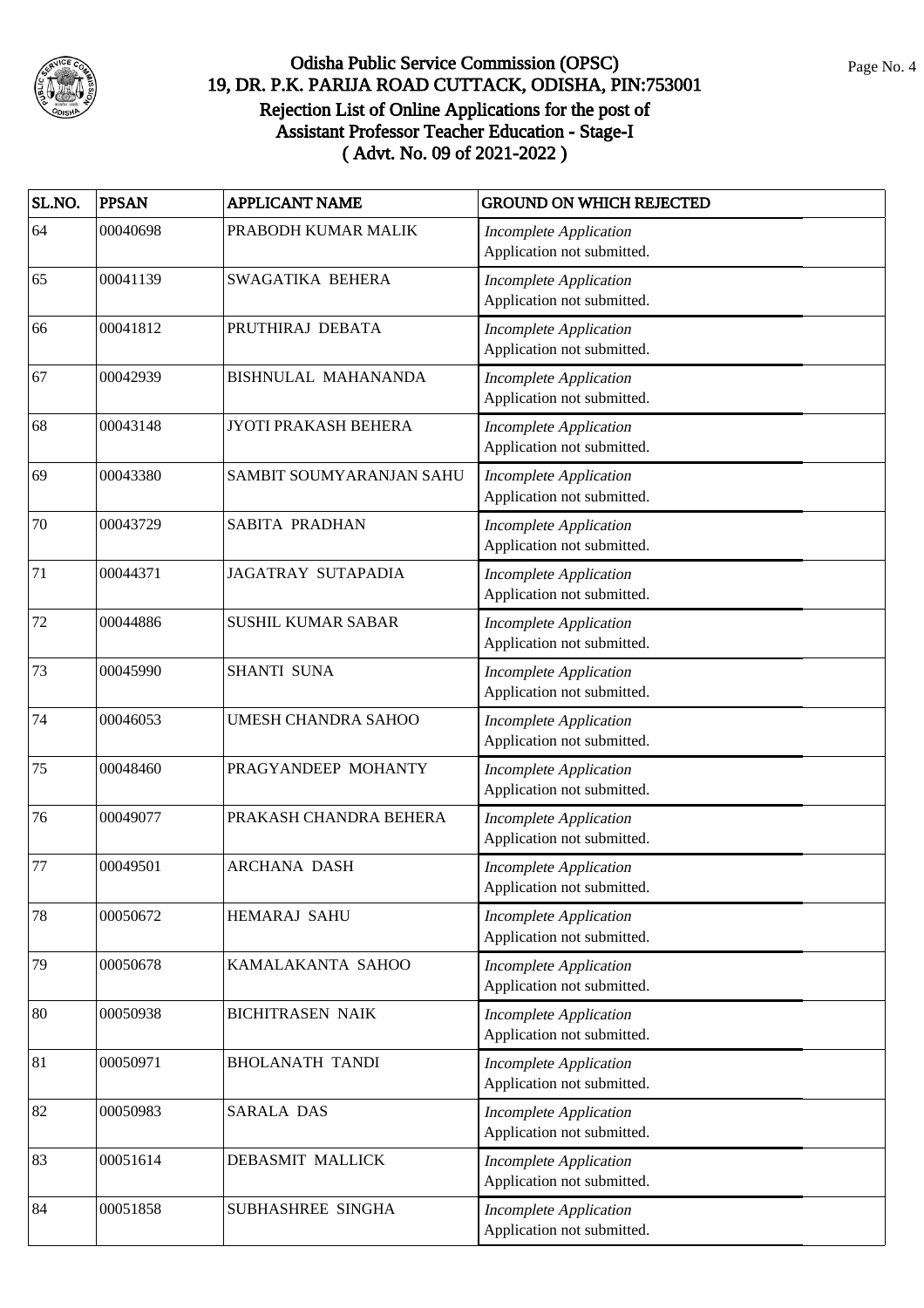

| SL.NO. | <b>PPSAN</b> | <b>APPLICANT NAME</b>       | <b>GROUND ON WHICH REJECTED</b>                             |
|--------|--------------|-----------------------------|-------------------------------------------------------------|
| 85     | 00052606     | SONALI MAHANTA              | <b>Incomplete Application</b><br>Application not submitted. |
| 86     | 00053445     | <b>BIKASH KUMAR MOHALIK</b> | <b>Incomplete Application</b><br>Application not submitted. |
| 87     | 00053863     | ANIL KUMAR PADHAN           | <b>Incomplete Application</b><br>Application not submitted. |
| 88     | 00054975     | <b>BISWAJIT PARHI</b>       | <b>Incomplete Application</b><br>Application not submitted. |
| 89     | 00055457     | <b>LAXMAN MURMU</b>         | <b>Incomplete Application</b><br>Application not submitted. |
| 90     | 00055627     | SANJALI MURMU               | <b>Incomplete Application</b><br>Application not submitted. |
| 91     | 00056460     | <b>ITASWARI KUMURA</b>      | <b>Incomplete Application</b><br>Application not submitted. |
| 92     | 00056533     | <b>DIPAK KUMAR LENKA</b>    | <b>Incomplete Application</b><br>Application not submitted. |
| 93     | 00056844     | PALLAVI BERIHA              | <b>Incomplete Application</b><br>Application not submitted. |
| 94     | 00057173     | <b>BIDYUT PRAVA MALIK</b>   | <b>Incomplete Application</b><br>Application not submitted. |
| 95     | 00057385     | RADHAKRUSHNA HANSDA         | <b>Incomplete Application</b><br>Application not submitted. |
| 96     | 00057497     | <b>BIBHUTI BHUSAN DASH</b>  | <b>Incomplete Application</b><br>Application not submitted. |
| 97     | 00061004     | <b>SUNDAR SINGH MAJHI</b>   | <b>Incomplete Application</b><br>Application not submitted. |
| 98     | 00061214     | SITADEBI MAHARANA           | <b>Incomplete Application</b><br>Application not submitted. |
| 99     | 00062594     | MINATI KALO                 | <b>Incomplete Application</b><br>Application not submitted. |
| 100    | 00063195     | <b>MEETA SAHU</b>           | <b>Incomplete Application</b><br>Application not submitted. |
| 101    | 00063515     | ABHISEK UPADHYAY            | <b>Incomplete Application</b><br>Application not submitted. |
| 102    | 00063622     | <b>CHANCHALA DAS</b>        | <b>Incomplete Application</b><br>Application not submitted. |
| 103    | 00064130     | <b>ARPITA SINGH</b>         | <b>Incomplete Application</b><br>Application not submitted. |
| 104    | 00064588     | <b>LIPSA DAS</b>            | <b>Incomplete Application</b><br>Application not submitted. |
| 105    | 00065521     | TAPAN KUMAR MALLIK          | <b>Incomplete Application</b><br>Application not submitted. |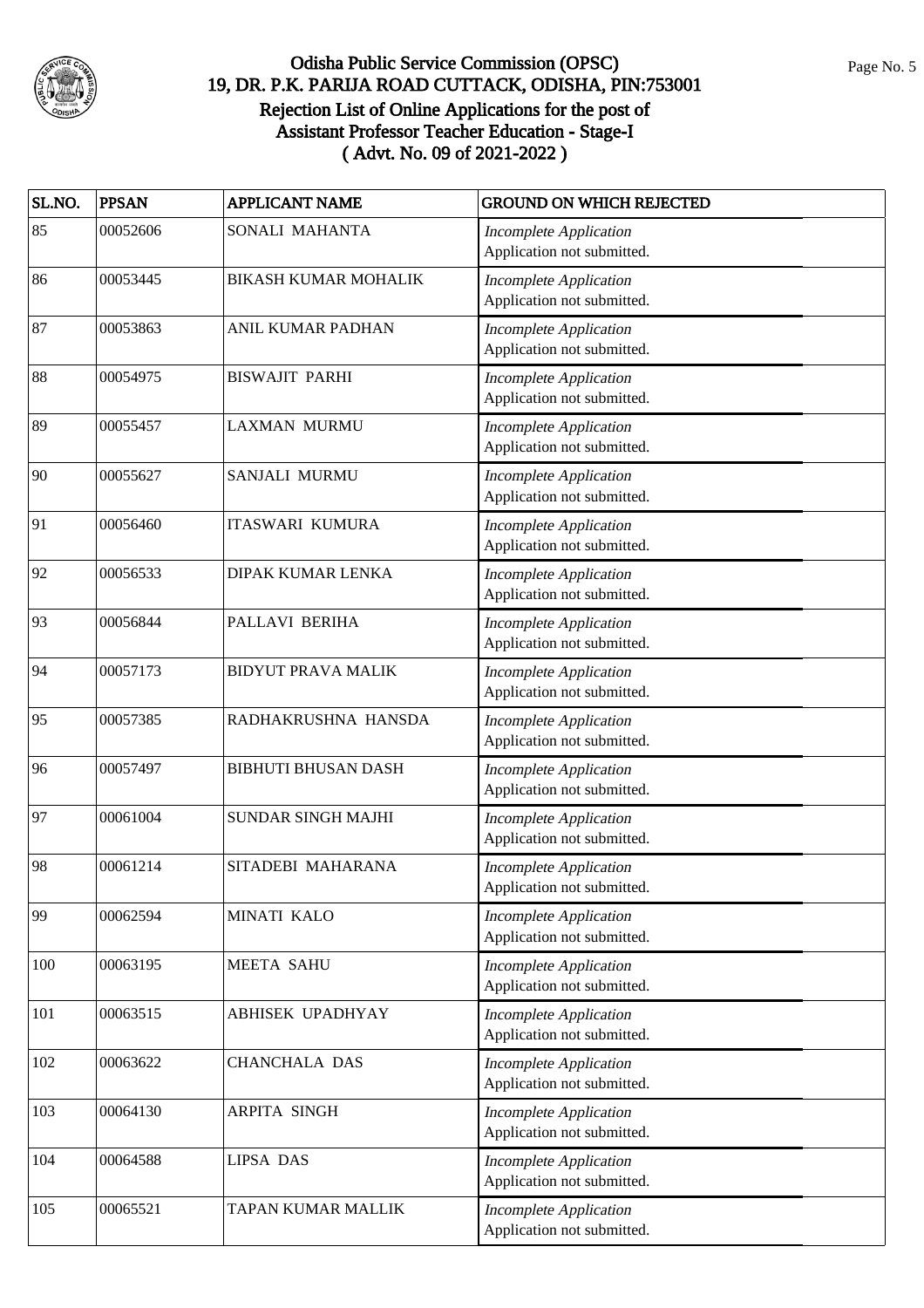

| SL.NO. | <b>PPSAN</b> | <b>APPLICANT NAME</b>             | <b>GROUND ON WHICH REJECTED</b>                             |
|--------|--------------|-----------------------------------|-------------------------------------------------------------|
| 106    | 00066000     | DIPESH KUMAR NAYAK                | <b>Incomplete Application</b><br>Application not submitted. |
| 107    | 00066064     | ADITYA KUMAR SAHU                 | <b>Incomplete Application</b><br>Application not submitted. |
| 108    | 00067484     | RAHUL SAHOO                       | <b>Incomplete Application</b><br>Application not submitted. |
| 109    | 00067655     | <b>BIJAY SUTAR</b>                | <b>Incomplete Application</b><br>Application not submitted. |
| 110    | 00069051     | CHAITANYA PRASAD MAJHI            | <b>Incomplete Application</b><br>Application not submitted. |
| 111    | 00069418     | <b>BINIT KUMAR SAHU</b>           | <b>Incomplete Application</b><br>Application not submitted. |
| 112    | 00069711     | MANDAKINISMITA PARIDA             | <b>Incomplete Application</b><br>Application not submitted. |
| 113    | 00071569     | AKSHYA KUMAR DALABEHERA           | <b>Incomplete Application</b><br>Application not submitted. |
| 114    | 00071810     | <b>SATAN KUMAR BAG</b>            | Incomplete Application<br>Application not submitted.        |
| 115    | 00072066     | <b>JOHAN SABAR</b>                | <b>Incomplete Application</b><br>Application not submitted. |
| 116    | 00072237     | <b>BHUBAN KUMAR SABAR</b>         | <b>Incomplete Application</b><br>Application not submitted. |
| 117    | 00072347     | <b>SARATHI BESRA</b>              | <b>Incomplete Application</b><br>Application not submitted. |
| 118    | 00072993     | KINTALI SIVA SANKAR<br>VARAPRASAD | <b>Incomplete Application</b><br>Application not submitted. |
| 119    | 00073931     | PUSPITA MAJHI                     | <b>Incomplete Application</b><br>Application not submitted. |
| 120    | 00073942     | SUNANDA PARAMANIK                 | <b>Incomplete Application</b><br>Application not submitted. |
| 121    | 00075558     | <b>DHARMAJIT BEHERA</b>           | <b>Incomplete Application</b><br>Application not submitted. |
| 122    | 00076305     | <b>G ARCHANA</b>                  | <b>Incomplete Application</b><br>Application not submitted. |
| 123    | 00076385     | DEEPTY MANJARI NAIK               | <b>Incomplete Application</b><br>Application not submitted. |
| 124    | 00076406     | REENU MANI SINGHA                 | <b>Incomplete Application</b><br>Application not submitted. |
| 125    | 00076771     | SATYANANDA PATEL                  | <b>Incomplete Application</b><br>Application not submitted. |
| 126    | 00076789     | RAGHUNATH BANDHA                  | <b>Incomplete Application</b><br>Application not submitted. |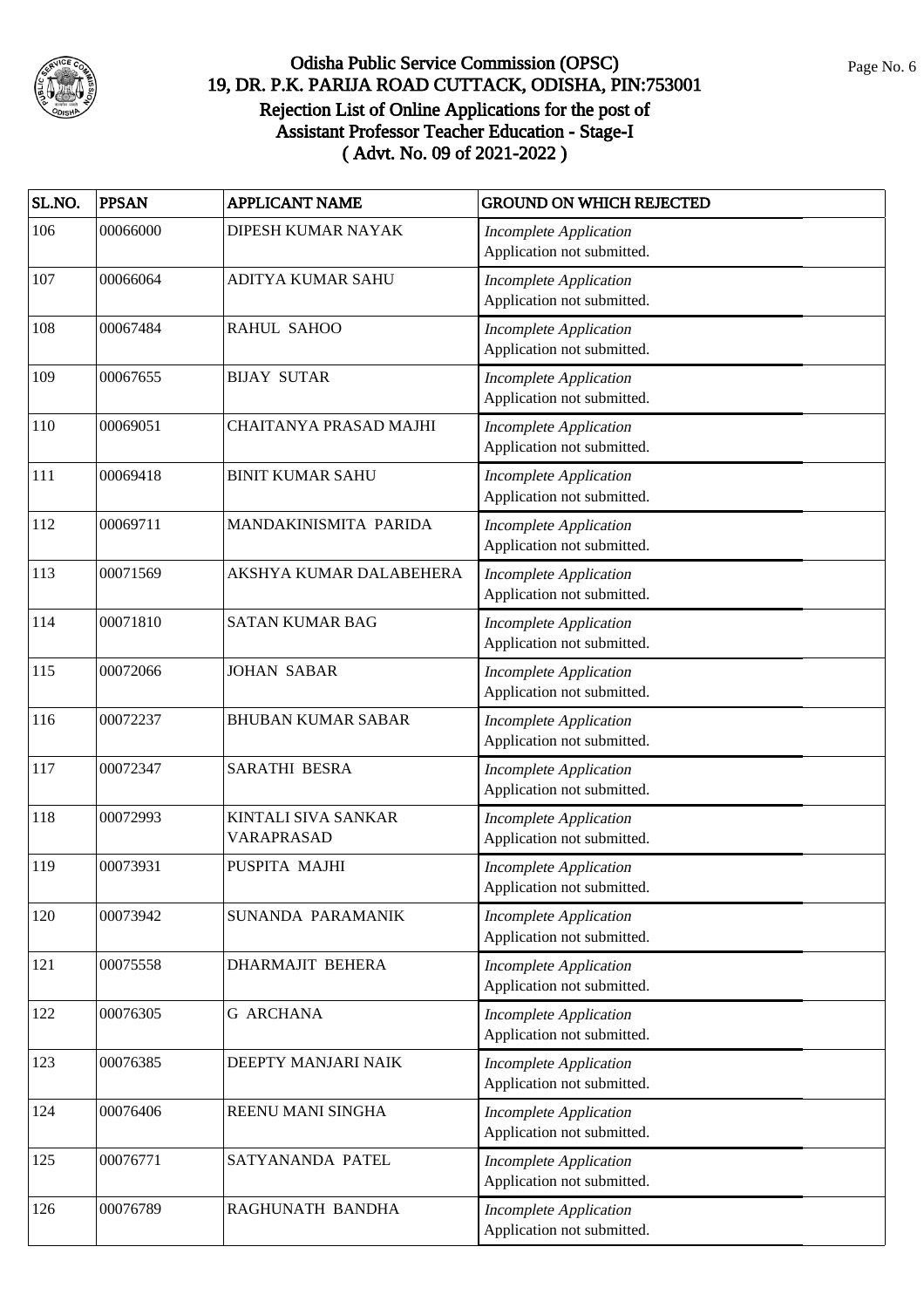

| SL.NO. | <b>PPSAN</b> | <b>APPLICANT NAME</b>      | <b>GROUND ON WHICH REJECTED</b>                             |
|--------|--------------|----------------------------|-------------------------------------------------------------|
| 127    | 00076835     | NITALI DASH                | <b>Incomplete Application</b><br>Application not submitted. |
| 128    | 00077363     | <b>SUSMITA PATNAIK</b>     | <b>Incomplete Application</b><br>Application not submitted. |
| 129    | 00077434     | ROSALIN BHANJA             | <b>Incomplete Application</b><br>Application not submitted. |
| 130    | 00077497     | SWETA MISHRA               | <b>Incomplete Application</b><br>Application not submitted. |
| 131    | 00077509     | SOHAN KUMAR                | <b>Incomplete Application</b><br>Application not submitted. |
| 132    | 00077561     | <b>BHUBAN MOHAN PANDA</b>  | <b>Incomplete Application</b><br>Application not submitted. |
| 133    | 00077713     | <b>ARIJEET MISHRA</b>      | <b>Incomplete Application</b><br>Application not submitted. |
| 134    | 00077734     | <b>ANSHUMAN PALIA</b>      | <b>Incomplete Application</b><br>Application not submitted. |
| 135    | 00077856     | ROBERT WILSON BHATRA       | <b>Incomplete Application</b><br>Application not submitted. |
| 136    | 00078354     | <b>NARESH KISAN</b>        | <b>Incomplete Application</b><br>Application not submitted. |
| 137    | 00078557     | <b>BIKASH RANJAN PARHI</b> | <b>Incomplete Application</b><br>Application not submitted. |
| 138    | 00078590     | PRIYANKA MISHRA            | <b>Incomplete Application</b><br>Application not submitted. |
| 139    | 00078672     | DEEPALI MISHRA             | <b>Incomplete Application</b><br>Application not submitted. |
| 140    | 00078786     | Dr SAMITA PANIGRAHI        | <b>Incomplete Application</b><br>Application not submitted. |
| 141    | 00078904     | MRUTYUNJAY MALIK           | <b>Incomplete Application</b><br>Application not submitted. |
| 142    | 00079154     | RAJESH KUMAR JENA          | <b>Incomplete Application</b><br>Application not submitted. |
| 143    | 00079196     | <b>SUBHASREE RAY</b>       | <b>Incomplete Application</b><br>Application not submitted. |
| 144    | 00079328     | <b>ASISH KUMAR DEHURY</b>  | <b>Incomplete Application</b><br>Application not submitted. |
| 145    | 00079432     | <b>SUMAN KUMAR GIRI</b>    | <b>Incomplete Application</b><br>Application not submitted. |
| 146    | 00079569     | <b>ITISHREE SETHI</b>      | <b>Incomplete Application</b><br>Application not submitted. |
| 147    | 00079623     | SUNITA MOHANTY             | <b>Incomplete Application</b><br>Application not submitted. |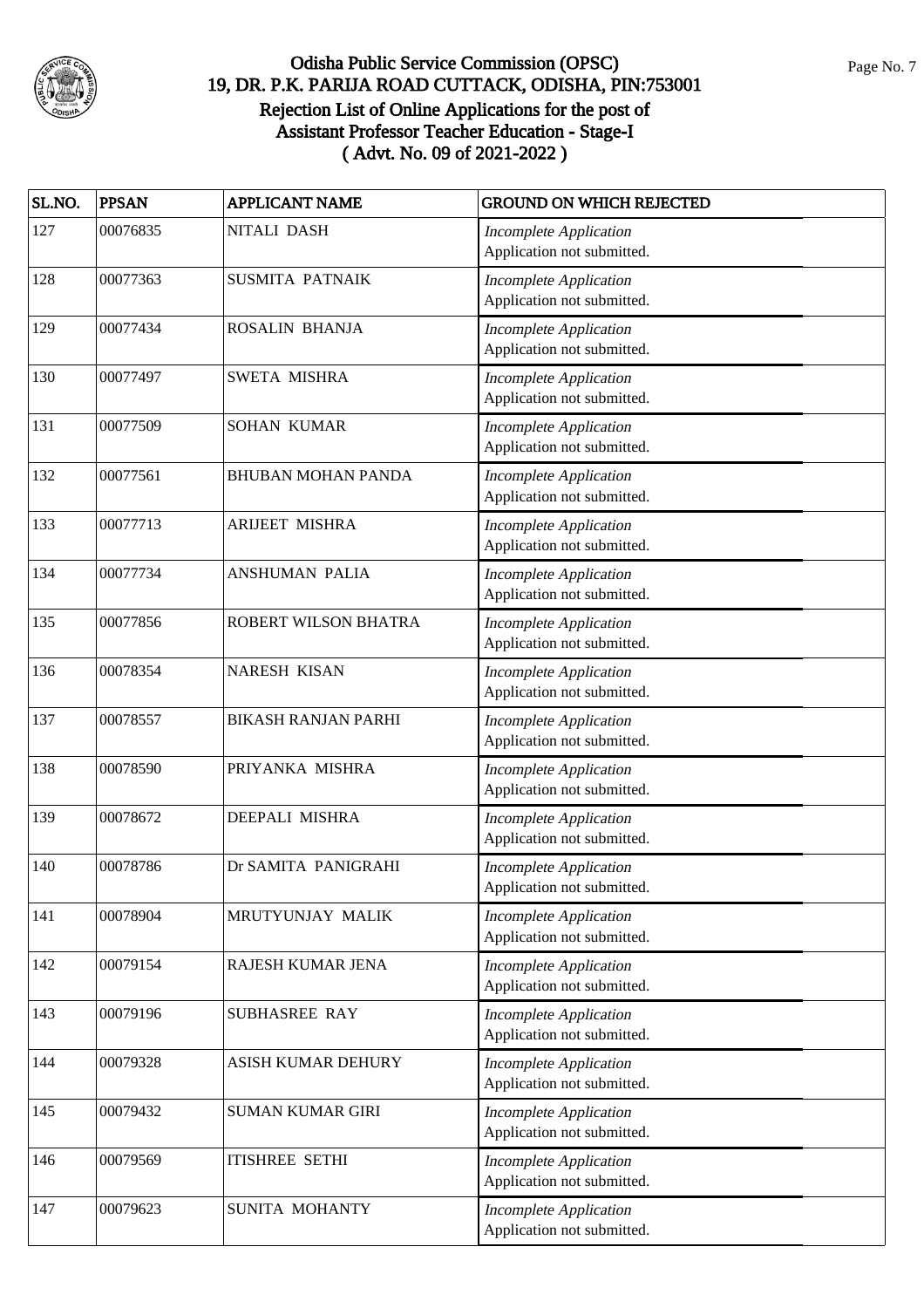

| SL.NO. | <b>PPSAN</b> | <b>APPLICANT NAME</b>      | <b>GROUND ON WHICH REJECTED</b>                             |
|--------|--------------|----------------------------|-------------------------------------------------------------|
| 148    | 00079672     | <b>REENA BEHERA</b>        | <b>Incomplete Application</b><br>Application not submitted. |
| 149    | 00079732     | Dr LAXMAN KUMAR SOREN      | <b>Incomplete Application</b><br>Application not submitted. |
| 150    | 00079916     | <b>BRUNDABANA NAIK</b>     | <b>Incomplete Application</b><br>Application not submitted. |
| 151    | 00080400     | <b>UGRESAN NAIK</b>        | <b>Incomplete Application</b><br>Application not submitted. |
| 152    | 00080550     | <b>BIPLAB KUMAR GURU</b>   | <b>Incomplete Application</b><br>Application not submitted. |
| 153    | 00080722     | SANJUKTA HEMBRAM           | <b>Incomplete Application</b><br>Application not submitted. |
| 154    | 00080847     | KARAN KUMAR PRADHAN        | <b>Incomplete Application</b><br>Application not submitted. |
| 155    | 00081038     | <b>CHITTA RANJAN MALIK</b> | <b>Incomplete Application</b><br>Application not submitted. |
| 156    | 00081799     | ROMYA RANJAN PARIDA        | <b>Incomplete Application</b><br>Application not submitted. |
| 157    | 00081840     | <b>JAJNASENI ROUT</b>      | <b>Incomplete Application</b><br>Application not submitted. |
| 158    | 00081844     | <b>SAKTI SEKHAR DASH</b>   | <b>Incomplete Application</b><br>Application not submitted. |
| 159    | 00081975     | SOUMYENDRA SINGH           | <b>Incomplete Application</b><br>Application not submitted. |
| 160    | 00082160     | <b>GOPINATH DHARUA</b>     | <b>Incomplete Application</b><br>Application not submitted. |
| 161    | 00082168     | SUGYANANANDA KUSUM         | <b>Incomplete Application</b><br>Application not submitted. |
| 162    | 00082413     | <b>BANITA PATTNAIK</b>     | <b>Incomplete Application</b><br>Application not submitted. |
| 163    | 00082550     | <b>BIDYADHAR DEHURY</b>    | <b>Incomplete Application</b><br>Application not submitted. |
| 164    | 00082699     | DASARI JOGA RAO            | <b>Incomplete Application</b><br>Application not submitted. |
| 165    | 00083226     | JYOTI SARITA MOHANTY       | <b>Incomplete Application</b><br>Application not submitted. |
| 166    | 00083282     | NEHA KUMARI MURAI          | <b>Incomplete Application</b><br>Application not submitted. |
| 167    | 00083471     | PARESH KUMAR BHOI          | <b>Incomplete Application</b><br>Application not submitted. |
| 168    | 00083684     | <b>DILLIP KUMAR SAHOO</b>  | <b>Incomplete Application</b><br>Application not submitted. |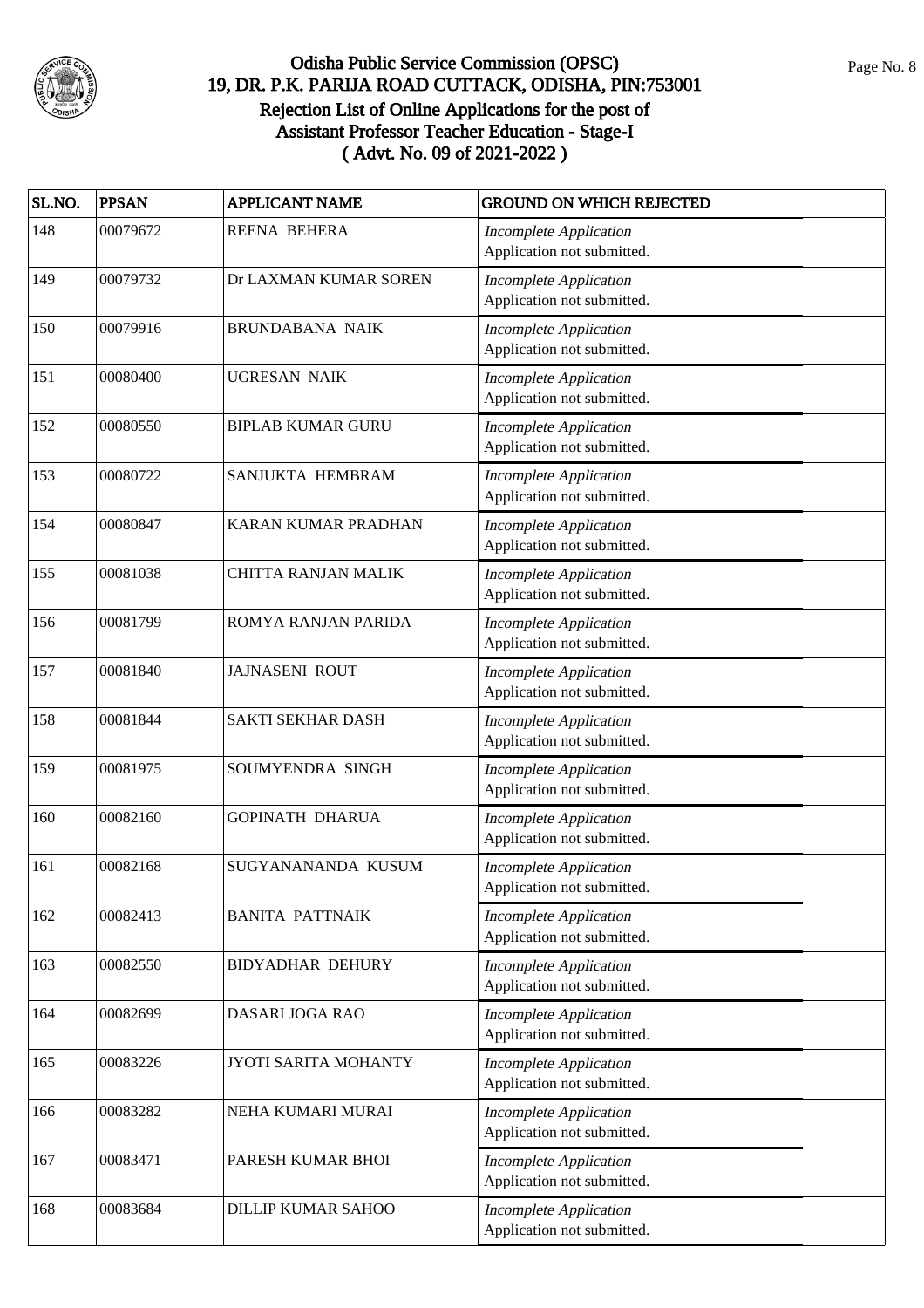

| SL.NO. | <b>PPSAN</b> | <b>APPLICANT NAME</b>                | <b>GROUND ON WHICH REJECTED</b>                             |
|--------|--------------|--------------------------------------|-------------------------------------------------------------|
| 169    | 00083757     | PRIYAMBADA MALLICK                   | <b>Incomplete Application</b><br>Application not submitted. |
| 170    | 00083941     | SUSHREE RANJAN SAHOO                 | <b>Incomplete Application</b><br>Application not submitted. |
| 171    | 00084032     | <b>BIBIANA TIRKEY</b>                | <b>Incomplete Application</b><br>Application not submitted. |
| 172    | 00084040     | DEBESH DEVADUTTA MISHRA              | <b>Incomplete Application</b><br>Application not submitted. |
| 173    | 00084149     | SATYABRATA SUBUDHI                   | <b>Incomplete Application</b><br>Application not submitted. |
| 174    | 00084220     | <b>DULAL CHANDRA PATRA</b>           | <b>Incomplete Application</b><br>Application not submitted. |
| 175    | 00084866     | SHILPASHREE MISHRA                   | <b>Incomplete Application</b><br>Application not submitted. |
| 176    | 00085593     | <b>BARADA PRASANNA DASH</b>          | <b>Incomplete Application</b><br>Application not submitted. |
| 177    | 00085776     | <b>KAPILDEV SAHU</b>                 | <b>Incomplete Application</b><br>Application not submitted. |
| 178    | 00085892     | SOURAV KUMAR MAHANTA                 | <b>Incomplete Application</b><br>Application not submitted. |
| 179    | 00085944     | <b>BISHNU CHARAN BEHERA</b>          | <b>Incomplete Application</b><br>Application not submitted. |
| 180    | 00085954     | SUBHASWARAJ PATTNAIK                 | <b>Incomplete Application</b><br>Application not submitted. |
| 181    | 00086090     | SHREERAM BHUYAN                      | Incomplete Application<br>Application not submitted.        |
| 182    | 00086094     | MADHUSMITA MISHRA                    | <b>Incomplete Application</b><br>Application not submitted. |
| 183    | 00086107     | SUBHASHREE NABANITA<br><b>KALSAI</b> | <b>Incomplete Application</b><br>Application not submitted. |
| 184    | 00086229     | UPASANA MAURYA                       | <b>Incomplete Application</b><br>Application not submitted. |
| 185    | 00086264     | DURJAYADHAN BEHERA                   | <b>Incomplete Application</b><br>Application not submitted. |
| 186    | 00086284     | DR NAMRATA DAS                       | <b>Incomplete Application</b><br>Application not submitted. |
| 187    | 00086307     | SONALEE BISWAL                       | <b>Incomplete Application</b><br>Application not submitted. |
| 188    | 00086349     | PRATAP KUMAR CHHOTARAY               | <b>Incomplete Application</b><br>Application not submitted. |
| 189    | 00086393     | <b>GEETANJALI PUROHIT</b>            | <b>Incomplete Application</b><br>Application not submitted. |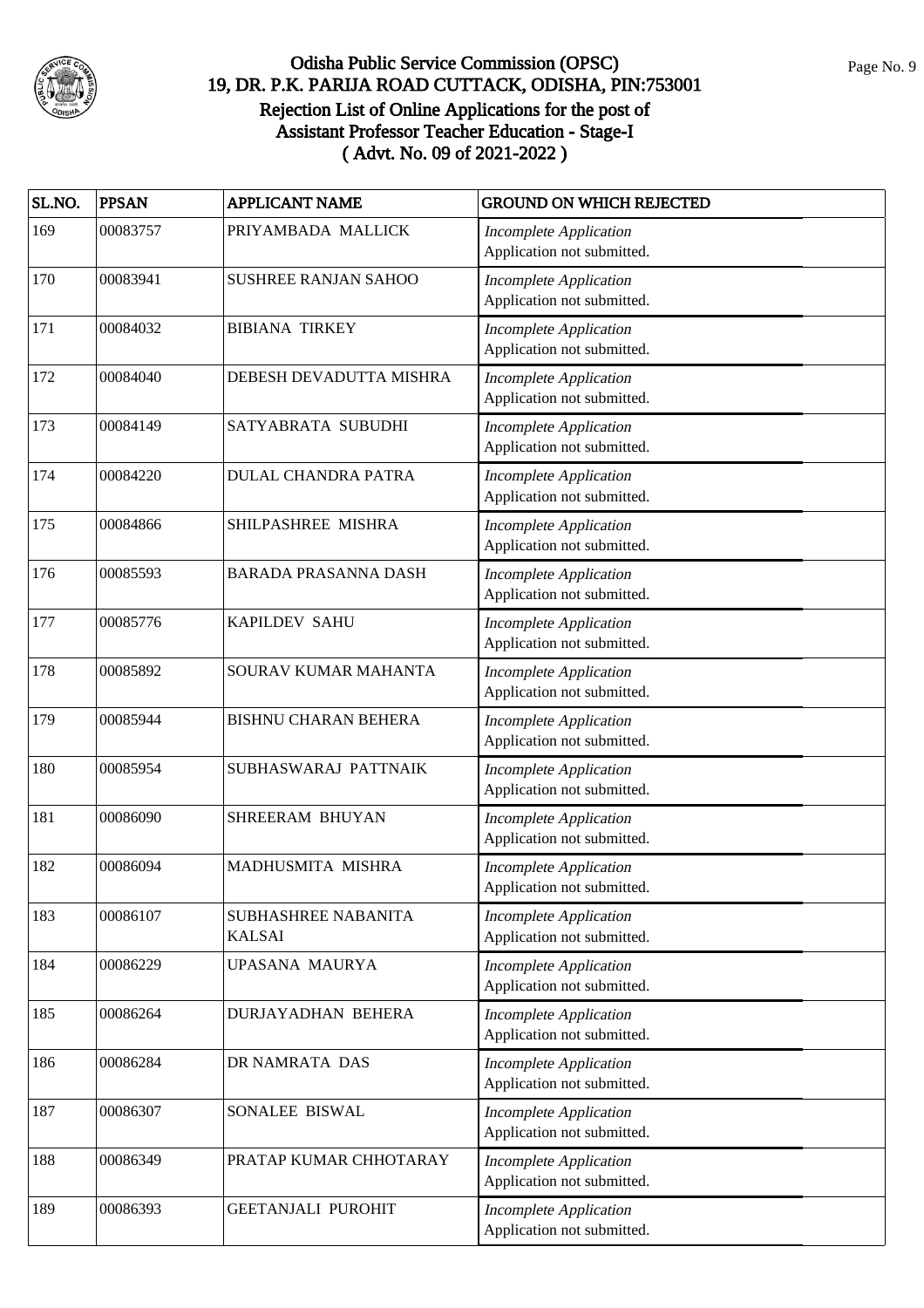

| SL.NO. | <b>PPSAN</b> | <b>APPLICANT NAME</b>                      | <b>GROUND ON WHICH REJECTED</b>                             |
|--------|--------------|--------------------------------------------|-------------------------------------------------------------|
| 190    | 00086426     | <b>BISWARANJAN DAS</b><br><b>MOHAPATRA</b> | <b>Incomplete Application</b><br>Application not submitted. |
| 191    | 00086543     | BIRAJASANKAR PATTANAYAK                    | <b>Incomplete Application</b><br>Application not submitted. |
| 192    | 00086610     | <b>SABIHA BAIG</b>                         | <b>Incomplete Application</b><br>Application not submitted. |
| 193    | 00086691     | <b>CHAKRADHAR BEHERA</b>                   | <b>Incomplete Application</b><br>Application not submitted. |
| 194    | 00086764     | JAYANTA KUMAR PARIDA                       | <b>Incomplete Application</b><br>Application not submitted. |
| 195    | 00086926     | SIBANGINI MISRA                            | <b>Incomplete Application</b><br>Application not submitted. |
| 196    | 00086995     | PRATAP KUMAR MALIK                         | <b>Incomplete Application</b><br>Application not submitted. |
| 197    | 00087036     | <b>SASMITA DASH</b>                        | <b>Incomplete Application</b><br>Application not submitted. |
| 198    | 00087119     | ETENDRA DHAR DUBE                          | <b>Incomplete Application</b><br>Application not submitted. |
| 199    | 00087194     | AISHWARYA MISHRA                           | <b>Incomplete Application</b><br>Application not submitted. |
| 200    | 00087274     | NIHARIKA SAHU                              | <b>Incomplete Application</b><br>Application not submitted. |
| 201    | 00087281     | <b>JAYADEV PARIDA</b>                      | <b>Incomplete Application</b><br>Application not submitted. |
| 202    | 00087459     | DR AJAY KUMAR BEHERA                       | <b>Incomplete Application</b><br>Application not submitted. |
| 203    | 00087512     | <b>NEELAGIRI DAS</b>                       | <b>Incomplete Application</b><br>Application not submitted. |
| 204    | 00087573     | DR PUSPITA RANI BEHERA                     | <b>Incomplete Application</b><br>Application not submitted. |
| 205    | 00087601     | <b>BIDHU BHUSAN KARKARA</b>                | <b>Incomplete Application</b><br>Application not submitted. |
| 206    | 00087648     | KUNKUMITA JENA                             | <b>Incomplete Application</b><br>Application not submitted. |
| 207    | 00087661     | JYOTIRMAYEE BARIK                          | <b>Incomplete Application</b><br>Application not submitted. |
| 208    | 00087704     | <b>RITA MEDI</b>                           | <b>Incomplete Application</b><br>Application not submitted. |
| 209    | 00087753     | <b>GHANASHYAM MEHER</b>                    | <b>Incomplete Application</b><br>Application not submitted. |
| 210    | 00087845     | AKHIL KUMAR DEBATA                         | <b>Incomplete Application</b><br>Application not submitted. |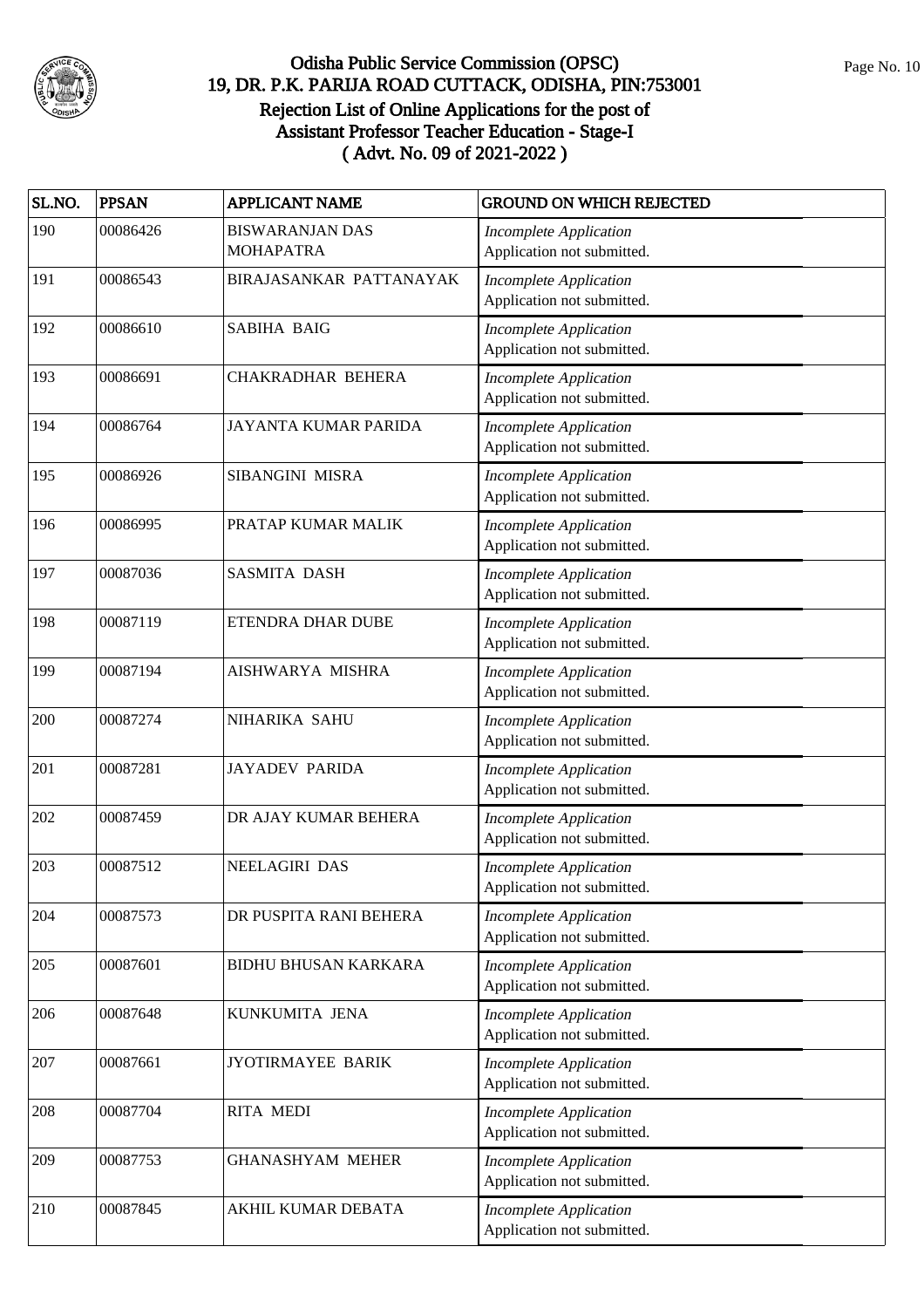

| SL.NO. | <b>PPSAN</b> | <b>APPLICANT NAME</b>      | <b>GROUND ON WHICH REJECTED</b>                             |
|--------|--------------|----------------------------|-------------------------------------------------------------|
| 211    | 00087939     | <b>DEBADATTA BEHERA</b>    | <b>Incomplete Application</b><br>Application not submitted. |
| 212    | 00088045     | SWAGATIKA SETHI            | <b>Incomplete Application</b><br>Application not submitted. |
| 213    | 00088122     | MANASWINI PANDA            | <b>Incomplete Application</b><br>Application not submitted. |
| 214    | 00088241     | <b>RAGHABA SAHU</b>        | <b>Incomplete Application</b><br>Application not submitted. |
| 215    | 00088322     | AMARCHAND PARIDA           | <b>Incomplete Application</b><br>Application not submitted. |
| 216    | 00088332     | <b>SAROJ KUMAR BEHERA</b>  | <b>Incomplete Application</b><br>Application not submitted. |
| 217    | 00088368     | <b>CHINMAY PARIDA</b>      | <b>Incomplete Application</b><br>Application not submitted. |
| 218    | 00088727     | <b>SASMITA BALIARSINGH</b> | <b>Incomplete Application</b><br>Application not submitted. |
| 219    | 00088954     | DEEPAK KUMAR MALIK         | <b>Incomplete Application</b><br>Application not submitted. |
| 220    | 00089018     | MONALIKA MOHANTY           | <b>Incomplete Application</b><br>Application not submitted. |
| 221    | 00089032     | RUPASHRI DAS               | <b>Incomplete Application</b><br>Application not submitted. |
| 222    | 00089159     | SRIBANTA KUMAR DASH        | <b>Incomplete Application</b><br>Application not submitted. |
| 223    | 00089182     | <b>GYANESWAR BHUYAN</b>    | <b>Incomplete Application</b><br>Application not submitted. |
| 224    | 00089199     | ARAKHITA BEHERA            | <b>Incomplete Application</b><br>Application not submitted. |
| 225    | 00089217     | RUDRASHISH PANDA           | <b>Incomplete Application</b><br>Application not submitted. |
| 226    | 00089348     | <b>GOPAL RAJ KHEMUNDU</b>  | <b>Incomplete Application</b><br>Application not submitted. |
| 227    | 00089490     | <b>SUNITA PATEL</b>        | <b>Incomplete Application</b><br>Application not submitted. |
| 228    | 00089889     | SMITA BHOI                 | <b>Incomplete Application</b><br>Application not submitted. |
| 229    | 00089907     | AMIYA RANJAN BARIK         | <b>Incomplete Application</b><br>Application not submitted. |
| 230    | 00089911     | LACHHAMAN BAIRAGI          | <b>Incomplete Application</b><br>Application not submitted. |
| 231    | 00089918     | MANASA SRICHANDAN          | <b>Incomplete Application</b><br>Application not submitted. |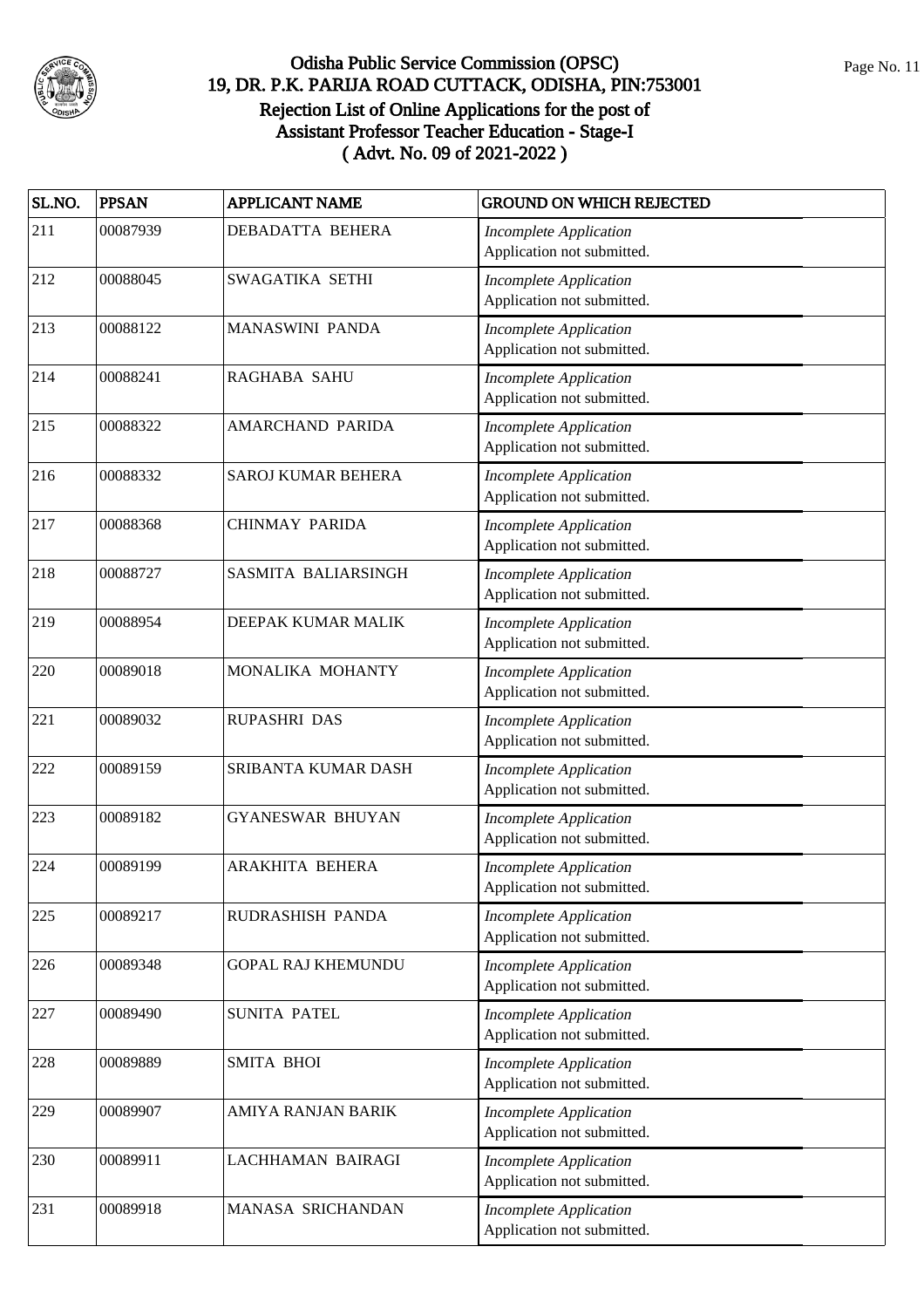

| SL.NO. | <b>PPSAN</b> | <b>APPLICANT NAME</b>                      | <b>GROUND ON WHICH REJECTED</b>                             |
|--------|--------------|--------------------------------------------|-------------------------------------------------------------|
| 232    | 00089939     | PUSPANJALI HEMBRAM                         | <b>Incomplete Application</b><br>Application not submitted. |
| 233    | 00090012     | DEBENDRA MAHALIK                           | <b>Incomplete Application</b><br>Application not submitted. |
| 234    | 00090040     | SUSANTA KUMAR MALLICK                      | <b>Incomplete Application</b><br>Application not submitted. |
| 235    | 00090061     | SHIBANI MISHRA                             | <b>Incomplete Application</b><br>Application not submitted. |
| 236    | 00090322     | DAMBARUDHAR SAMAL                          | <b>Incomplete Application</b><br>Application not submitted. |
| 237    | 00090353     | <b>LIJA SAHOO</b>                          | <b>Incomplete Application</b><br>Application not submitted. |
| 238    | 00090472     | HAREKRUSHNA BEHERA                         | <b>Incomplete Application</b><br>Application not submitted. |
| 239    | 00090812     | SUBHASHREE PATTANAYAK                      | <b>Incomplete Application</b><br>Application not submitted. |
| 240    | 00090895     | <b>BISWAJIT MOHANTY</b>                    | Incomplete Application<br>Application not submitted.        |
| 241    | 00090963     | YASHABANTA NARAYAN<br><b>SINGHBABU</b>     | <b>Incomplete Application</b><br>Application not submitted. |
| 242    | 00090975     | SANTOSH MINIAKA                            | <b>Incomplete Application</b><br>Application not submitted. |
| 243    | 00090978     | BISWARANJAN BALIARSINGH                    | <b>Incomplete Application</b><br>Application not submitted. |
| 244    | 00091076     | SUBHASHREE SUBHASMITA<br><b>MOHANTY</b>    | <b>Incomplete Application</b><br>Application not submitted. |
| 245    | 00091115     | SRADDHA GIRI                               | <b>Incomplete Application</b><br>Application not submitted. |
| 246    | 00091261     | SUNITA SAHOO                               | <b>Incomplete Application</b><br>Application not submitted. |
| 247    | 00091299     | NIBEDITA MISHRA                            | <b>Incomplete Application</b><br>Application not submitted. |
| 248    | 00091465     | NAMRATA BEHERA                             | <b>Incomplete Application</b><br>Application not submitted. |
| 249    | 00091570     | PURNANANDA PARTHASARATHI<br><b>SANKHUA</b> | <b>Incomplete Application</b><br>Application not submitted. |
| 250    | 00091599     | SANDHYA RANI PAL                           | <b>Incomplete Application</b><br>Application not submitted. |
| 251    | 00091669     | SUSHRIREKHA DAS                            | <b>Incomplete Application</b><br>Application not submitted. |
| 252    | 00091675     | MANOJ KUMAR PRADHAN                        | <b>Incomplete Application</b><br>Application not submitted. |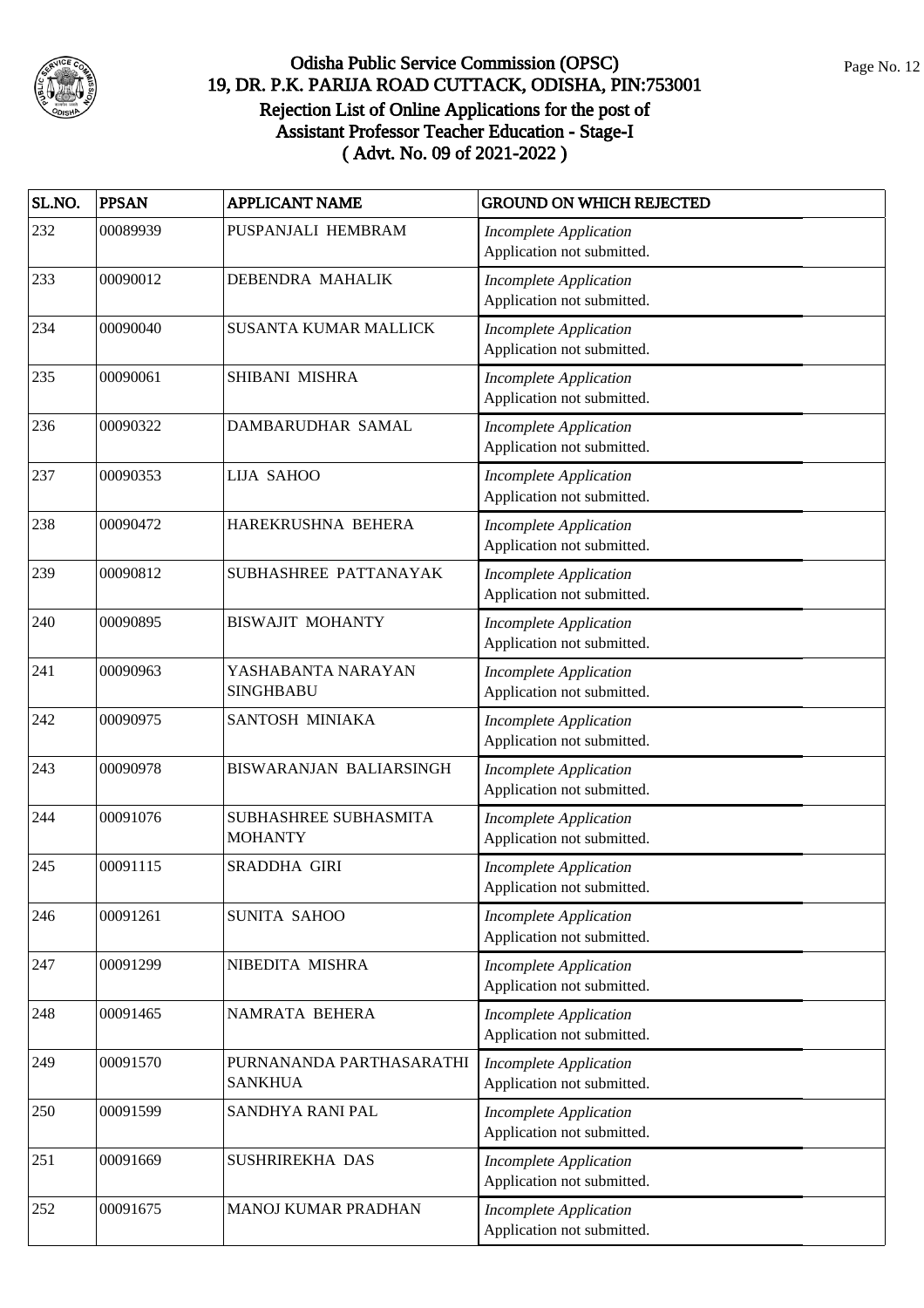

| SL.NO. | <b>PPSAN</b> | <b>APPLICANT NAME</b>                     | <b>GROUND ON WHICH REJECTED</b>                             |
|--------|--------------|-------------------------------------------|-------------------------------------------------------------|
| 253    | 00091732     | USHA PALLABI KAR                          | <b>Incomplete Application</b><br>Application not submitted. |
| 254    | 00091741     | K PUSHPANJALI PATRA                       | <b>Incomplete Application</b><br>Application not submitted. |
| 255    | 00091825     | PRAKASH KUMAR SAHU                        | <b>Incomplete Application</b><br>Application not submitted. |
| 256    | 00091885     | ANANYA SINGH                              | <b>Incomplete Application</b><br>Application not submitted. |
| 257    | 00091888     | MANOSMITRA NANDA                          | <b>Incomplete Application</b><br>Application not submitted. |
| 258    | 00091911     | PREESITA PARIDA                           | <b>Incomplete Application</b><br>Application not submitted. |
| 259    | 00092011     | LIPIPUSPA SAHOO                           | <b>Incomplete Application</b><br>Application not submitted. |
| 260    | 00092099     | <b>JYOTI MALLICK</b>                      | <b>Incomplete Application</b><br>Application not submitted. |
| 261    | 00092192     | HIMADRI TANAYA DAS                        | <b>Incomplete Application</b><br>Application not submitted. |
| 262    | 00092225     | SATABDEE TANAYA SAHOO                     | <b>Incomplete Application</b><br>Application not submitted. |
| 263    | 00092235     | JYOTIRMAYA PRADHAN                        | <b>Incomplete Application</b><br>Application not submitted. |
| 264    | 00092247     | <b>BAIDYANATH SAHU</b>                    | <b>Incomplete Application</b><br>Application not submitted. |
| 265    | 00092274     | <b>SOUMYA DARSHAN</b><br><b>MOHAPATRA</b> | <b>Incomplete Application</b><br>Application not submitted. |
| 266    | 00092280     | <b>BINAY KUJUR</b>                        | <b>Incomplete Application</b><br>Application not submitted. |
| 267    | 00092331     | ROSHAN PADHAN                             | <b>Incomplete Application</b><br>Application not submitted. |
| 268    | 00092354     | ANUPAM SAHOO                              | <b>Incomplete Application</b><br>Application not submitted. |
| 269    | 00092437     | KAILASH CHANDRA DAS                       | <b>Incomplete Application</b><br>Application not submitted. |
| 270    | 00092444     | NILAKANTHA TRIPATHY                       | <b>Incomplete Application</b><br>Application not submitted. |
| 271    | 00092463     | DR ASHIS KUMAR JENA                       | <b>Incomplete Application</b><br>Application not submitted. |
| 272    | 00092465     | MANOJ KUMAR SWAIN                         | <b>Incomplete Application</b><br>Application not submitted. |
| 273    | 00092485     | MANASMITA SETHY                           | <b>Incomplete Application</b><br>Application not submitted. |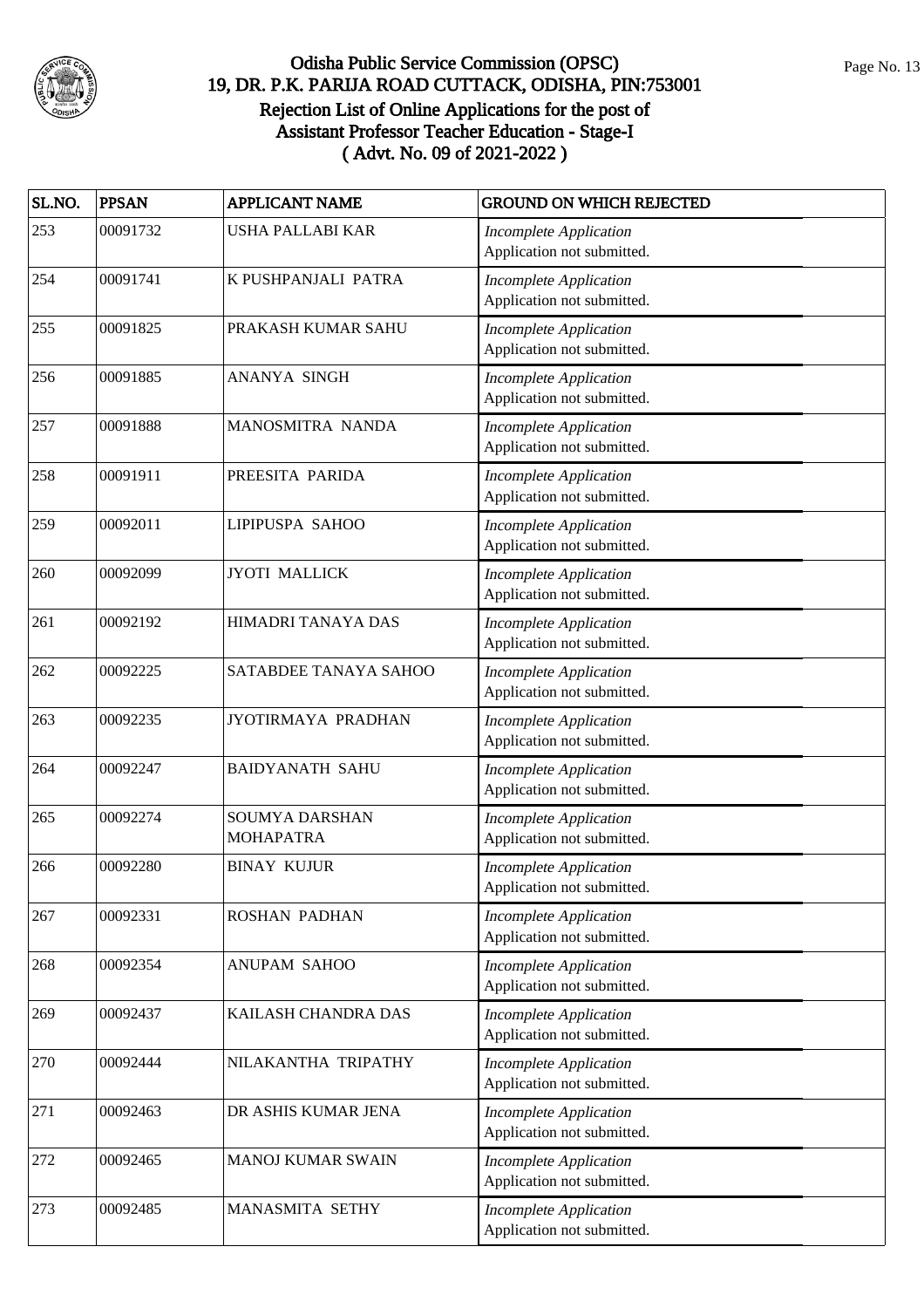

| SL.NO. | <b>PPSAN</b> | <b>APPLICANT NAME</b>   | <b>GROUND ON WHICH REJECTED</b>                             |
|--------|--------------|-------------------------|-------------------------------------------------------------|
| 274    | 00092488     | BISHWAJIT ACHARYA       | <b>Incomplete Application</b><br>Application not submitted. |
| 275    | 00092548     | <b>RASHMI BHOI</b>      | <b>Incomplete Application</b><br>Application not submitted. |
| 276    | 00092626     | <b>ANITA BEHERA</b>     | <b>Incomplete Application</b><br>Application not submitted. |
| 277    | 00092638     | SANGEETA PANIGRAHI      | <b>Incomplete Application</b><br>Application not submitted. |
| 278    | 00092870     | <b>SUKIRTI KAR</b>      | <b>Incomplete Application</b><br>Application not submitted. |
| 279    | 00092943     | SAUMYASHREE MOHARANA    | <b>Incomplete Application</b><br>Application not submitted. |
| 280    | 00093064     | <b>MADAN MEHER</b>      | <b>Incomplete Application</b><br>Application not submitted. |
| 281    | 00093145     | SIBANANDA SAHU          | <b>Incomplete Application</b><br>Application not submitted. |
| 282    | 00093149     | SRIKANTA SAHU           | <b>Incomplete Application</b><br>Application not submitted. |
| 283    | 00093220     | NUTAN PRABHASH TARIA    | <b>Incomplete Application</b><br>Application not submitted. |
| 284    | 00093243     | ARPITA MOHARANA         | <b>Incomplete Application</b><br>Application not submitted. |
| 285    | 00093444     | MAYADHAR PANDA          | <b>Incomplete Application</b><br>Application not submitted. |
| 286    | 00093570     | <b>SUNITA BAL</b>       | <b>Incomplete Application</b><br>Application not submitted. |
| 287    | 00093695     | <b>JIBANA NANDA DAS</b> | <b>Incomplete Application</b><br>Application not submitted. |
| 288    | 00093793     | SUCHISMITA BEHERA       | <b>Incomplete Application</b><br>Application not submitted. |
| 289    | 00093827     | SANJIB KUMAR NAIK       | <b>Incomplete Application</b><br>Application not submitted. |
| 290    | 00094057     | AMBARISH DINDA          | <b>Incomplete Application</b><br>Application not submitted. |
| 291    | 00094060     | NIRMAL CHANDRA RAUT     | <b>Incomplete Application</b><br>Application not submitted. |
| 292    | 00094082     | MAYADHAR SAHU           | <b>Incomplete Application</b><br>Application not submitted. |
| 293    | 00094119     | <b>LILU BHOI</b>        | <b>Incomplete Application</b><br>Application not submitted. |
| 294    | 00094221     | <b>RAJESH SAHU</b>      | <b>Incomplete Application</b><br>Application not submitted. |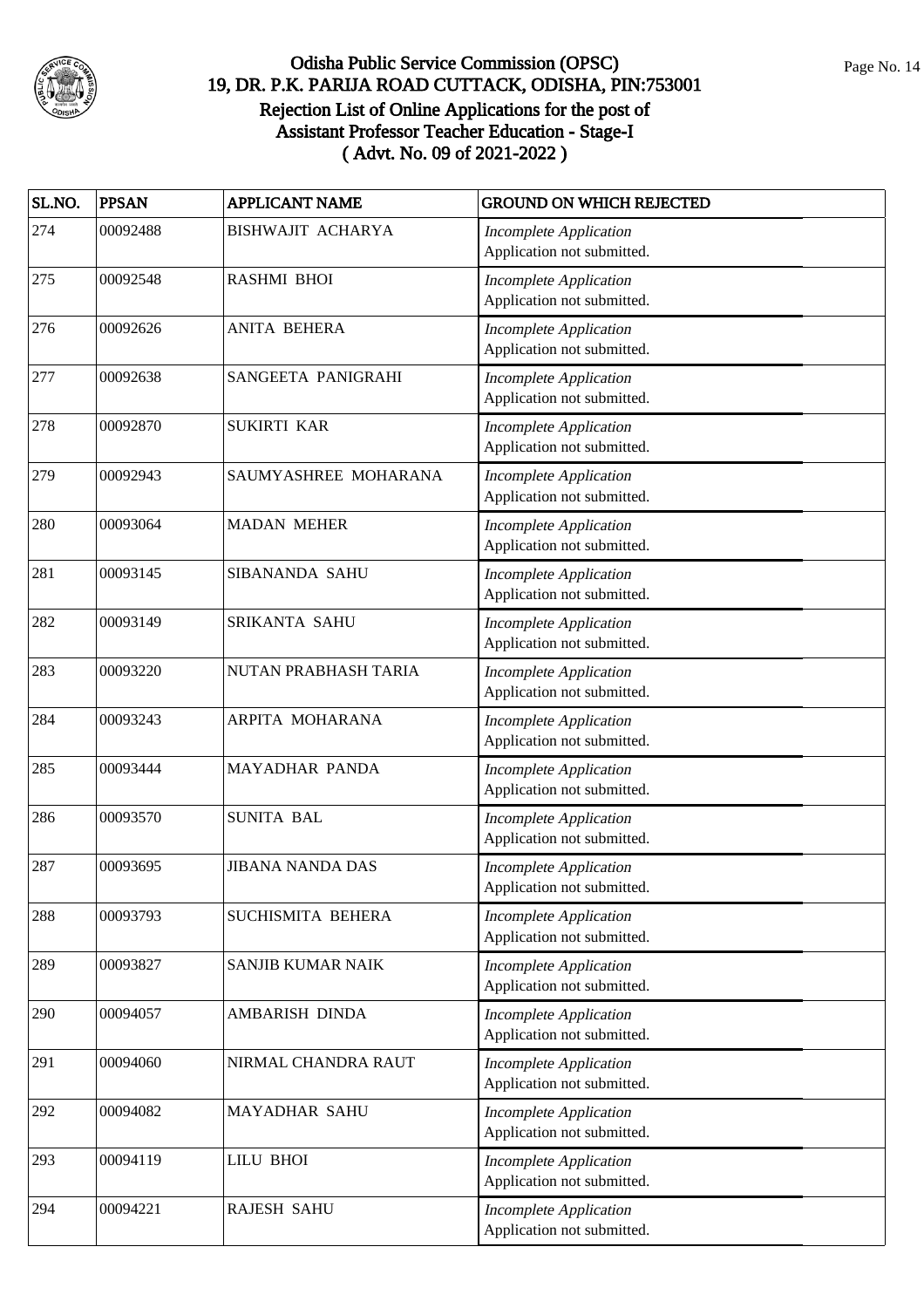

| SL.NO. | <b>PPSAN</b> | <b>APPLICANT NAME</b>     | <b>GROUND ON WHICH REJECTED</b>                             |
|--------|--------------|---------------------------|-------------------------------------------------------------|
| 295    | 00094252     | <b>BALARAM MISHRA</b>     | <b>Incomplete Application</b><br>Application not submitted. |
| 296    | 00094294     | JAYANTA KUMAR DANSANA     | <b>Incomplete Application</b><br>Application not submitted. |
| 297    | 00094370     | MITALI PRIYADARSINI PATI  | <b>Incomplete Application</b><br>Application not submitted. |
| 298    | 00094436     | KALPATARU PANDA           | <b>Incomplete Application</b><br>Application not submitted. |
| 299    | 00094495     | SAROJ KUMAR MISHRA        | <b>Incomplete Application</b><br>Application not submitted. |
| 300    | 00094608     | DEEPALI DEBASMITA         | <b>Incomplete Application</b><br>Application not submitted. |
| 301    | 00094616     | SUCHISMITA SAHU           | <b>Incomplete Application</b><br>Application not submitted. |
| 302    | 00094636     | AMARENDRA MOHAPATRA       | <b>Incomplete Application</b><br>Application not submitted. |
| 303    | 00094736     | <b>AJAY KUMAR JENA</b>    | Incomplete Application<br>Application not submitted.        |
| 304    | 00094742     | KAMALAKANTA SATPATHY      | <b>Incomplete Application</b><br>Application not submitted. |
| 305    | 00094812     | <b>QUEEN SARKAR</b>       | <b>Incomplete Application</b><br>Application not submitted. |
| 306    | 00094915     | <b>SUJATA PRUSTY</b>      | <b>Incomplete Application</b><br>Application not submitted. |
| 307    | 00094936     | MADHAB CHANDRA SETHI      | <b>Incomplete Application</b><br>Application not submitted. |
| 308    | 00095087     | <b>STEFFI S DEB</b>       | <b>Incomplete Application</b><br>Application not submitted. |
| 309    | 00095211     | RITUPARNA MOHARANA        | <b>Incomplete Application</b><br>Application not submitted. |
| 310    | 00095308     | PUSPITA SUKLA             | <b>Incomplete Application</b><br>Application not submitted. |
| 311    | 00095329     | SURENDRA KUMAR NAIK       | <b>Incomplete Application</b><br>Application not submitted. |
| 312    | 00095388     | <b>SWAYAM PRAVA SETHI</b> | <b>Incomplete Application</b><br>Application not submitted. |
| 313    | 00095664     | <b>ANITA BHOI</b>         | <b>Incomplete Application</b><br>Application not submitted. |
| 314    | 00095856     | REETANJALI SAHU           | <b>Incomplete Application</b><br>Application not submitted. |
| 315    | 00095925     | SATYANARAYAN PRUSETH      | <b>Incomplete Application</b><br>Application not submitted. |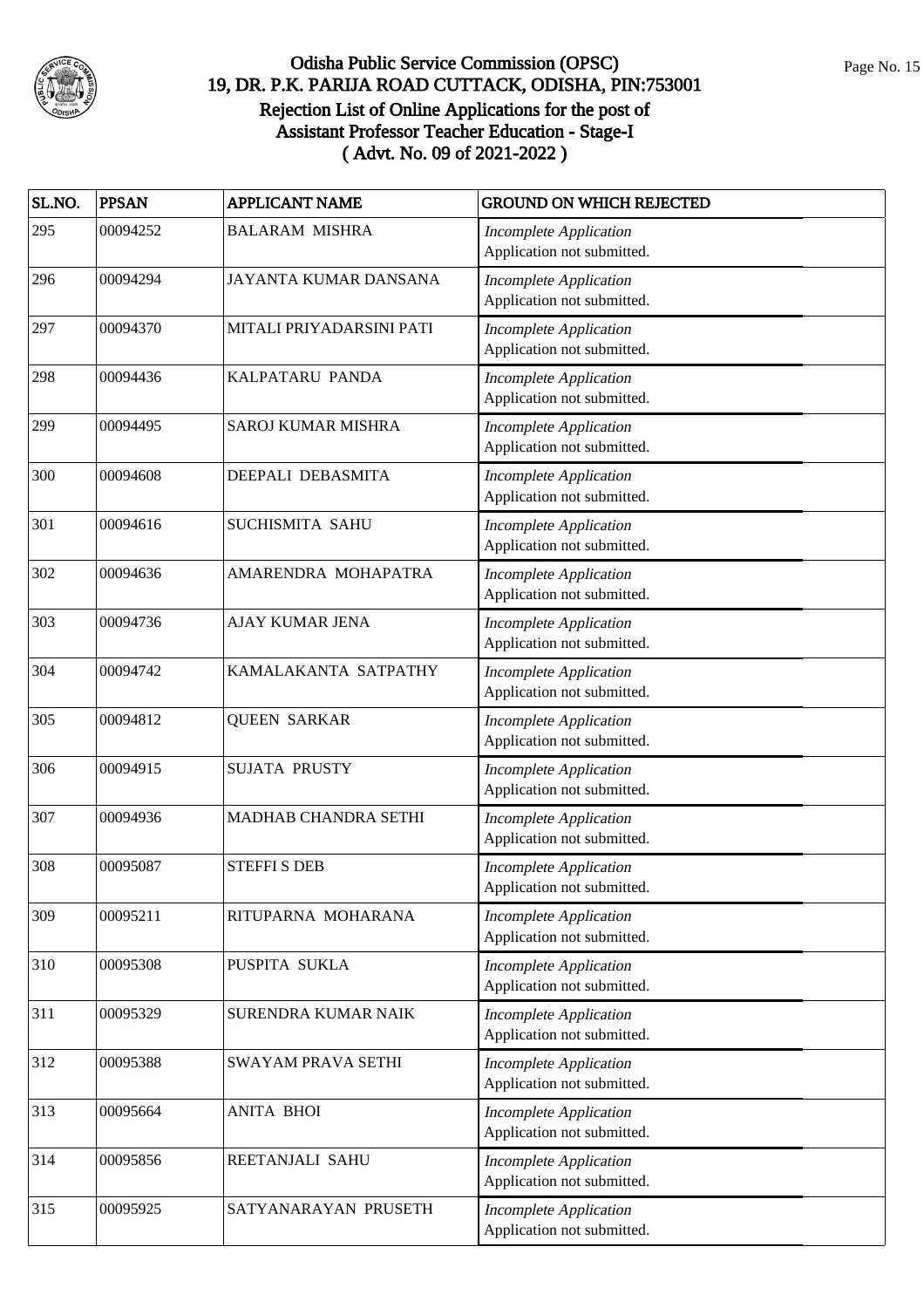

| SL.NO. | <b>PPSAN</b> | <b>APPLICANT NAME</b>      | <b>GROUND ON WHICH REJECTED</b>                             |
|--------|--------------|----------------------------|-------------------------------------------------------------|
| 316    | 00096071     | LAXMIKANTA PADHIARY        | <b>Incomplete Application</b><br>Application not submitted. |
| 317    | 00096242     | SUSMITA MOHAPATRA          | <b>Incomplete Application</b><br>Application not submitted. |
| 318    | 00096386     | SAGARIKA SAMANTRAY         | <b>Incomplete Application</b><br>Application not submitted. |
| 319    | 00096575     | <b>MONALISA DASH</b>       | <b>Incomplete Application</b><br>Application not submitted. |
| 320    | 00096586     | <b>BHAGABAT HAJIRA</b>     | <b>Incomplete Application</b><br>Application not submitted. |
| 321    | 00096689     | SANTRIPTI KHANDAI          | <b>Incomplete Application</b><br>Application not submitted. |
| 322    | 00096839     | MEENAKETAN SETHI           | <b>Incomplete Application</b><br>Application not submitted. |
| 323    | 00096887     | SUDARSAN MAJHI             | <b>Incomplete Application</b><br>Application not submitted. |
| 324    | 00097029     | <b>SRABAN KUMAR BAG</b>    | <b>Incomplete Application</b><br>Application not submitted. |
| 325    | 00097124     | DR PADMANAVA MOHANTY       | <b>Incomplete Application</b><br>Application not submitted. |
| 326    | 00097251     | MEENAKSHI CHAKRABORTY      | <b>Incomplete Application</b><br>Application not submitted. |
| 327    | 00097257     | PRIYAMBADA SAMAL           | <b>Incomplete Application</b><br>Application not submitted. |
| 328    | 00097696     | NABANITA MAHANTA           | <b>Incomplete Application</b><br>Application not submitted. |
| 329    | 00097720     | RUCHIRA PATTANAIK          | <b>Incomplete Application</b><br>Application not submitted. |
| 330    | 00097864     | <b>JIBAN MISHRA</b>        | <b>Incomplete Application</b><br>Application not submitted. |
| 331    | 00097938     | AKSHYA KUMAR BHOI          | <b>Incomplete Application</b><br>Application not submitted. |
| 332    | 00098011     | KLEOPATRA ELIGY PRABINA    | <b>Incomplete Application</b><br>Application not submitted. |
| 333    | 00098064     | <b>GANGADHAR PUROHIT</b>   | <b>Incomplete Application</b><br>Application not submitted. |
| 334    | 00098072     | AMRUTA PRITAM MISHRA       | <b>Incomplete Application</b><br>Application not submitted. |
| 335    | 00098169     | DR ANUSMITA SWAIN          | <b>Incomplete Application</b><br>Application not submitted. |
| 336    | 00098235     | <b>GIRIJA SANKAR SAMAL</b> | <b>Incomplete Application</b><br>Application not submitted. |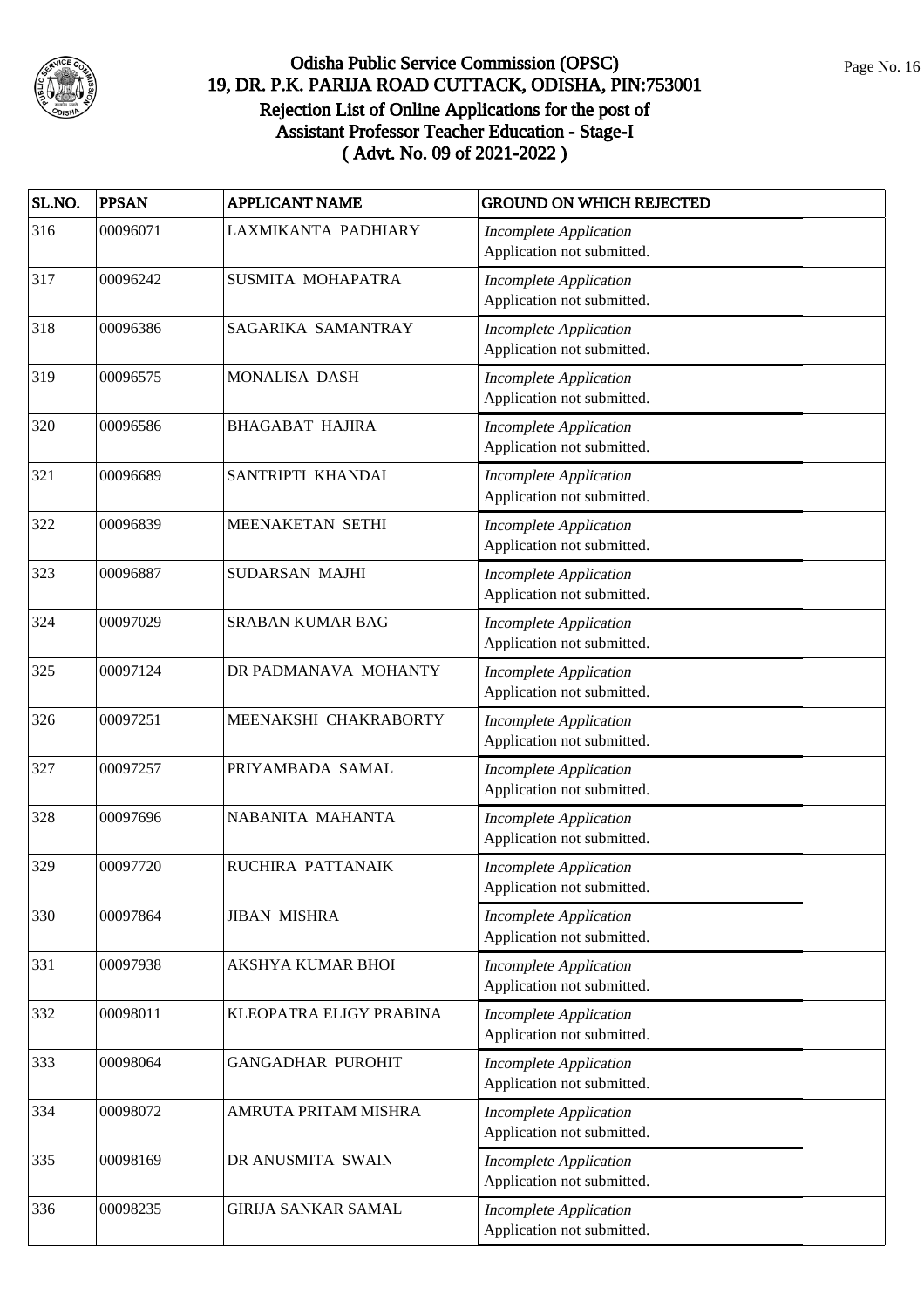

| SL.NO. | <b>PPSAN</b> | <b>APPLICANT NAME</b>     | <b>GROUND ON WHICH REJECTED</b>                             |
|--------|--------------|---------------------------|-------------------------------------------------------------|
| 337    | 00098258     | MINATI KUMARI SAHU        | <b>Incomplete Application</b><br>Application not submitted. |
| 338    | 00098657     | SUSHREE JYOTIRMAYEE SAHOO | <b>Incomplete Application</b><br>Application not submitted. |
| 339    | 00099038     | ADWAITA PRASAD PARIDA     | <b>Incomplete Application</b><br>Application not submitted. |
| 340    | 00099079     | <b>DEEPTI SAHOO</b>       | <b>Incomplete Application</b><br>Application not submitted. |
| 341    | 00099756     | <b>BIJAYLAXMI MISHRA</b>  | <b>Incomplete Application</b><br>Application not submitted. |
| 342    | 00099817     | DEEPTIMAYEE PRUSTY        | <b>Incomplete Application</b><br>Application not submitted. |
| 343    | 00100103     | JEETENDRA KUMAR PRADHAN   | <b>Incomplete Application</b><br>Application not submitted. |
| 344    | 00100129     | <b>AUROMIRA SAHOO</b>     | <b>Incomplete Application</b><br>Application not submitted. |
| 345    | 00100222     | <b>RAJESH KUMAR NAIK</b>  | <b>Incomplete Application</b><br>Application not submitted. |
| 346    | 00100517     | DIPTIMAYEE JENA           | <b>Incomplete Application</b><br>Application not submitted. |
| 347    | 00100614     | PRIYABRATA FATHKAR        | <b>Incomplete Application</b><br>Application not submitted. |
| 348    | 00100852     | ROHIT KUMAR BHOI          | <b>Incomplete Application</b><br>Application not submitted. |
| 349    | 00101055     | RAMESH CHANDRA BEHERA     | <b>Incomplete Application</b><br>Application not submitted. |
| 350    | 00101239     | SWARNAPRAVA BEHERA        | <b>Incomplete Application</b><br>Application not submitted. |
| 351    | 00101276     | <b>JITENDRA SINGH</b>     | <b>Incomplete Application</b><br>Application not submitted. |
| 352    | 00101807     | AJAYA KUMAR PRADHAN       | <b>Incomplete Application</b><br>Application not submitted. |
| 353    | 00101856     | LOPAMUDRA LENKA           | <b>Incomplete Application</b><br>Application not submitted. |
| 354    | 00101978     | SNIGDHARANI PANDA         | <b>Incomplete Application</b><br>Application not submitted. |
| 355    | 00102259     | SUCHISMITA DAS            | <b>Incomplete Application</b><br>Application not submitted. |
| 356    | 00102473     | BIRENDRA KUMAR PADHAN     | <b>Incomplete Application</b><br>Application not submitted. |
| 357    | 00102512     | ALIBHA DHULI              | <b>Incomplete Application</b><br>Application not submitted. |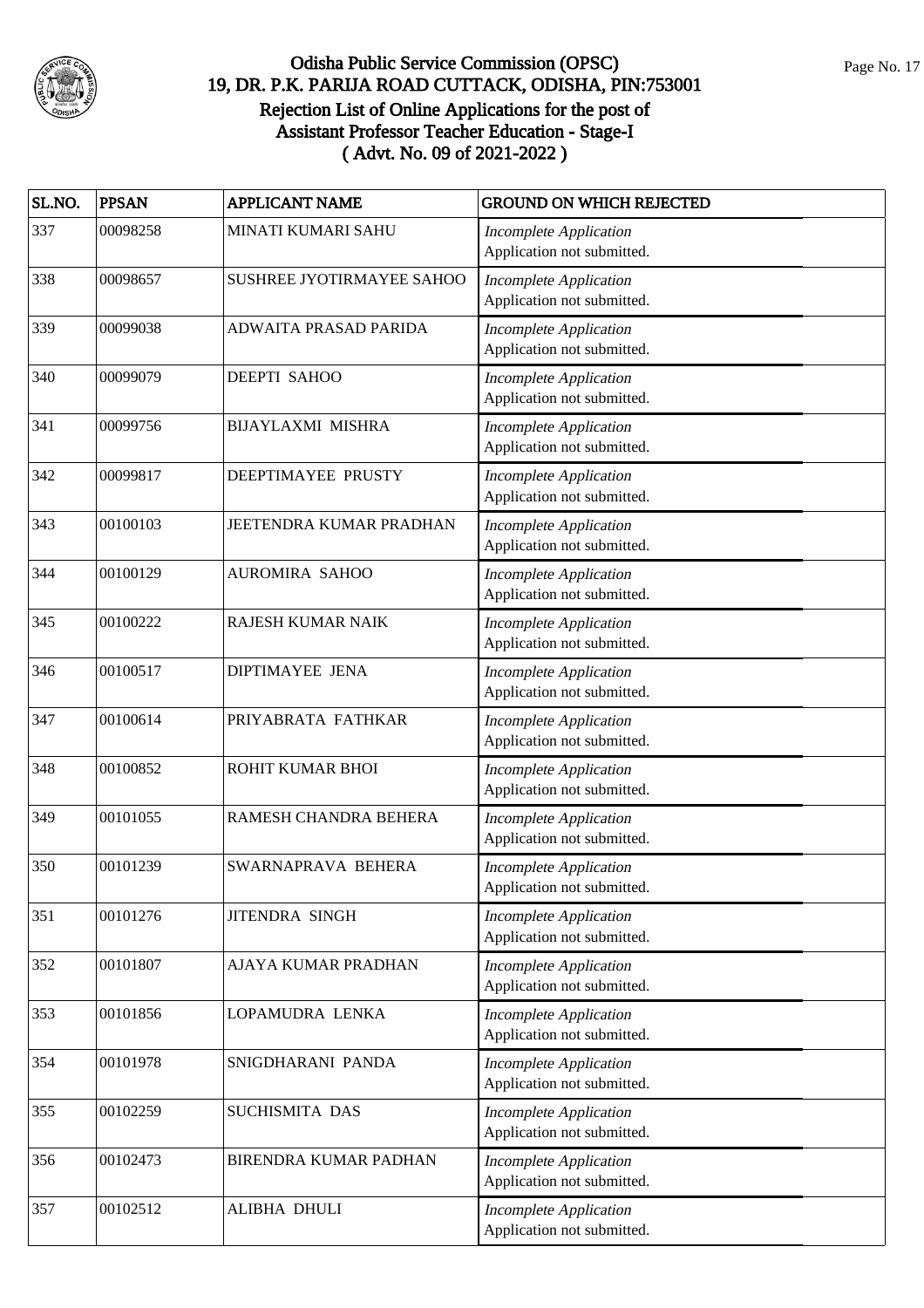

| SL.NO. | <b>PPSAN</b> | <b>APPLICANT NAME</b>    | <b>GROUND ON WHICH REJECTED</b>                             |
|--------|--------------|--------------------------|-------------------------------------------------------------|
| 358    | 00102642     | <b>JANAKIBALLAV PAIK</b> | <b>Incomplete Application</b><br>Application not submitted. |
| 359    | 00102802     | <b>MANOJ KUMAR BARIK</b> | <b>Incomplete Application</b><br>Application not submitted. |
| 360    | 00102806     | <b>KAMALINI BARIK</b>    | <b>Incomplete Application</b><br>Application not submitted. |
| 361    | 00103078     | SANDEEP PANI             | <b>Incomplete Application</b><br>Application not submitted. |
| 362    | 00103162     | SAROJINI SAHU            | <b>Incomplete Application</b><br>Application not submitted. |
| 363    | 00103391     | RANJAN KUMAR BEHERA      | <b>Incomplete Application</b><br>Application not submitted. |
| 364    | 00103757     | <b>RAMESH PIDIKA</b>     | <b>Incomplete Application</b><br>Application not submitted. |
| 365    | 00103945     | <b>JYOTIRMAYEE OJHA</b>  | <b>Incomplete Application</b><br>Application not submitted. |
| 366    | 00103984     | PUSPALATA POTHAL         | <b>Incomplete Application</b><br>Application not submitted. |
| 367    | 00104056     | SANTANU KUMAR PATRA      | <b>Incomplete Application</b><br>Application not submitted. |
| 368    | 00104466     | SONALIKA DASH            | <b>Incomplete Application</b><br>Application not submitted. |
| 369    | 00104489     | <b>SMITA RANI MEHER</b>  | <b>Incomplete Application</b><br>Application not submitted. |
| 370    | 00104535     | <b>BARSA BARIK</b>       | Incomplete Application<br>Application not submitted.        |
| 371    | 00104769     | THAKUR BISHI             | <b>Incomplete Application</b><br>Application not submitted. |
| 372    | 00108781     | DEEPAKA BEHERA           | <b>Incomplete Application</b><br>Application not submitted. |
| 373    | 00108835     | <b>BITHIKA PRADHAN</b>   | <b>Incomplete Application</b><br>Application not submitted. |
| 374    | 00108948     | KONDALU KRISHNA RAO      | <b>Incomplete Application</b><br>Application not submitted. |
| 375    | 00109177     | <b>LALITA PURTY</b>      | <b>Incomplete Application</b><br>Application not submitted. |
| 376    | 00109346     | RAJASHREE PATNAIK        | <b>Incomplete Application</b><br>Application not submitted. |
| 377    | 00109445     | <b>ITISHREE DALAI</b>    | <b>Incomplete Application</b><br>Application not submitted. |
| 378    | 00109570     | RAJENDRA LENKA           | <b>Incomplete Application</b><br>Application not submitted. |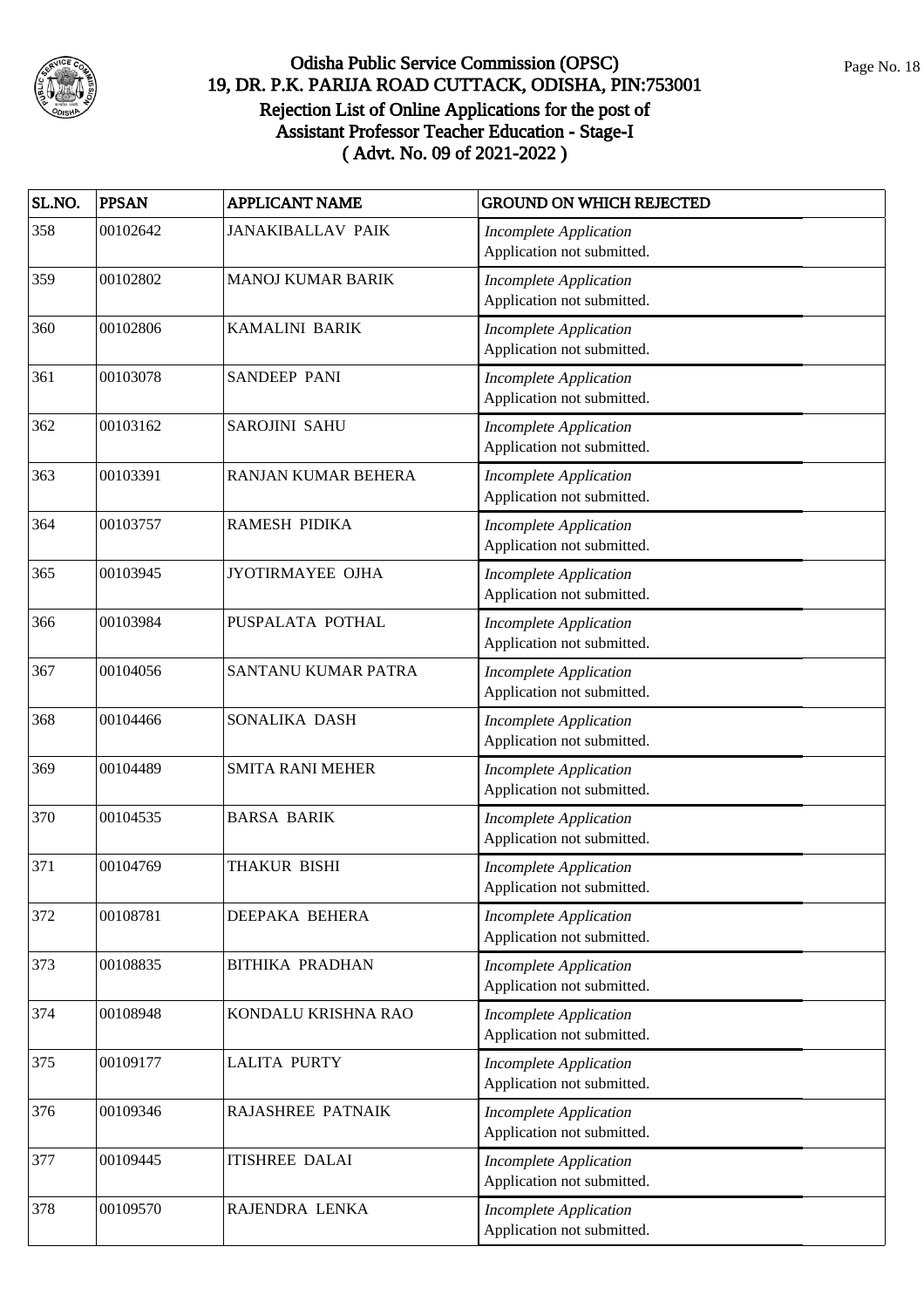

| SL.NO. | <b>PPSAN</b> | <b>APPLICANT NAME</b>              | <b>GROUND ON WHICH REJECTED</b>                             |
|--------|--------------|------------------------------------|-------------------------------------------------------------|
| 379    | 00110089     | DEBASIS MAHAPATRA                  | <b>Incomplete Application</b><br>Application not submitted. |
| 380    | 00110364     | PRIYAMBADA DASH                    | <b>Incomplete Application</b><br>Application not submitted. |
| 381    | 00110929     | HARAPRASAD PRADHAN                 | <b>Incomplete Application</b><br>Application not submitted. |
| 382    | 00110932     | <b>JAGANNATH SWAIN</b>             | <b>Incomplete Application</b><br>Application not submitted. |
| 383    | 00110938     | <b>KSHETRA MOHAN</b><br>SAMANTARAY | <b>Incomplete Application</b><br>Application not submitted. |
| 384    | 00110950     | <b>BIJAYINI DASH</b>               | <b>Incomplete Application</b><br>Application not submitted. |
| 385    | 00110953     | KANHU CHARAN SAHANI                | <b>Incomplete Application</b><br>Application not submitted. |
| 386    | 00110957     | NILAMANI TANTI                     | <b>Incomplete Application</b><br>Application not submitted. |
| 387    | 00110992     | <b>SUBASH BARIK</b>                | <b>Incomplete Application</b><br>Application not submitted. |
| 388    | 00111027     | <b>CAROL JANIS BILUNG</b>          | <b>Incomplete Application</b><br>Application not submitted. |
| 389    | 00111056     | <b>UDAIBIR SARAN PRADHAN</b>       | <b>Incomplete Application</b><br>Application not submitted. |
| 390    | 00111064     | <b>SASMITA SINGH</b>               | <b>Incomplete Application</b><br>Application not submitted. |
| 391    | 00111083     | UTTAM SING NAG                     | <b>Incomplete Application</b><br>Application not submitted. |
| 392    | 00111084     | <b>BAISALI RAJ</b>                 | <b>Incomplete Application</b><br>Application not submitted. |
| 393    | 00111086     | <b>B.BRAHMALIN PATI</b>            | <b>Incomplete Application</b><br>Application not submitted. |
| 394    | 00111088     | SAROJINI SAHOO                     | <b>Incomplete Application</b><br>Application not submitted. |
| 395    | 00111089     | ABHISHEKA PARIDA                   | <b>Incomplete Application</b><br>Application not submitted. |
| 396    | 00111107     | <b>SUDAM MISHRA</b>                | <b>Incomplete Application</b><br>Application not submitted. |
| 397    | 00111108     | ANUP KUMAR NAYAK                   | <b>Incomplete Application</b><br>Application not submitted. |
| 398    | 00111127     | SRIDHAR KUNDU                      | <b>Incomplete Application</b><br>Application not submitted. |
| 399    | 00111130     | HARI SANKAR MOHANTY                | <b>Incomplete Application</b><br>Application not submitted. |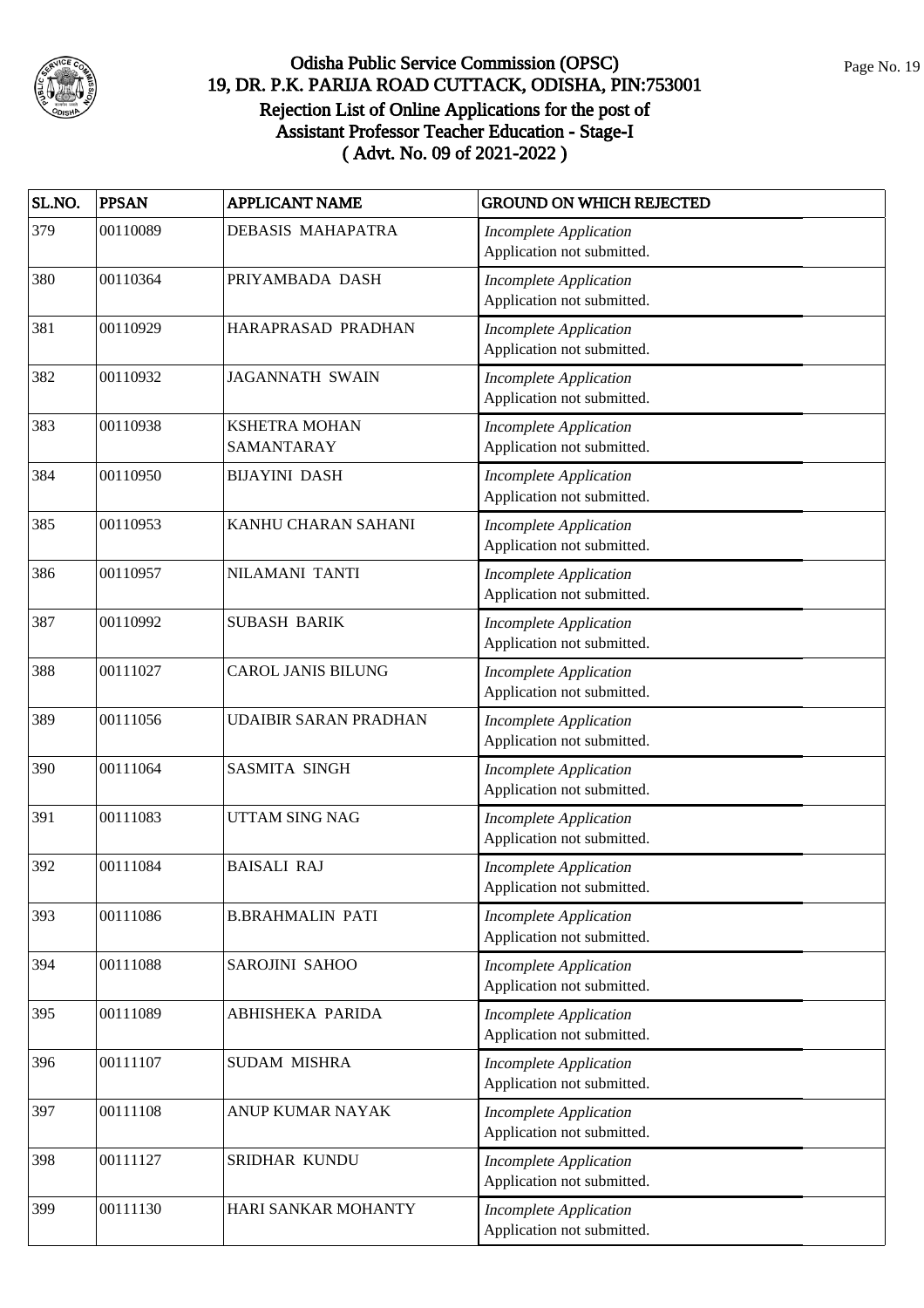

| SL.NO. | <b>PPSAN</b> | <b>APPLICANT NAME</b>    | <b>GROUND ON WHICH REJECTED</b>                             |
|--------|--------------|--------------------------|-------------------------------------------------------------|
| 400    | 00111167     | MR RAMAKANT              | <b>Incomplete Application</b><br>Application not submitted. |
| 401    | 00111204     | DASARATHI PRUSTY         | <b>Incomplete Application</b><br>Application not submitted. |
| 402    | 00111205     | <b>ANNY PRADHANY</b>     | <b>Incomplete Application</b><br>Application not submitted. |
| 403    | 00111229     | NIBEDITA RANA            | <b>Incomplete Application</b><br>Application not submitted. |
| 404    | 00111238     | <b>BISWAJIT PRAMANIK</b> | <b>Incomplete Application</b><br>Application not submitted. |
| 405    | 00111252     | ABINASH KUMAR KHAMARI    | <b>Incomplete Application</b><br>Application not submitted. |
| 406    | 00111268     | <b>MAMATA MAYEE ROUT</b> | <b>Incomplete Application</b><br>Application not submitted. |
| 407    | 00111317     | ROHTASH KUMAR            | <b>Incomplete Application</b><br>Application not submitted. |
| 408    | 00111324     | RAJENDRA PRASAD PATRO    | <b>Incomplete Application</b><br>Application not submitted. |
| 409    | 00111348     | <b>SESHADEV BARIK</b>    | <b>Incomplete Application</b><br>Application not submitted. |
| 410    | 00111353     | NARENDRA KUMAR SAHOO     | <b>Incomplete Application</b><br>Application not submitted. |
| 411    | 00111379     | <b>JOGESWAR BEHERA</b>   | <b>Incomplete Application</b><br>Application not submitted. |
| 412    | 00111395     | <b>JYOTI SAHU</b>        | <b>Incomplete Application</b><br>Application not submitted. |
| 413    | 00111440     | <b>MUNA SAHU</b>         | <b>Incomplete Application</b><br>Application not submitted. |
| 414    | 00111459     | ANINDITA SWAIN           | <b>Incomplete Application</b><br>Application not submitted. |
| 415    | 00111496     | <b>ABINASH PRADHAN</b>   | <b>Incomplete Application</b><br>Application not submitted. |
| 416    | 00111521     | MANORAMA NAYAK           | <b>Incomplete Application</b><br>Application not submitted. |
| 417    | 00111522     | <b>LALU SAHU</b>         | <b>Incomplete Application</b><br>Application not submitted. |
| 418    | 00111538     | MANA GOBINDA DASH        | <b>Incomplete Application</b><br>Application not submitted. |
| 419    | 00111556     | RANJANA PANIGRAHI        | <b>Incomplete Application</b><br>Application not submitted. |
| 420    | 00111562     | PRAVATI SAHU             | <b>Incomplete Application</b><br>Application not submitted. |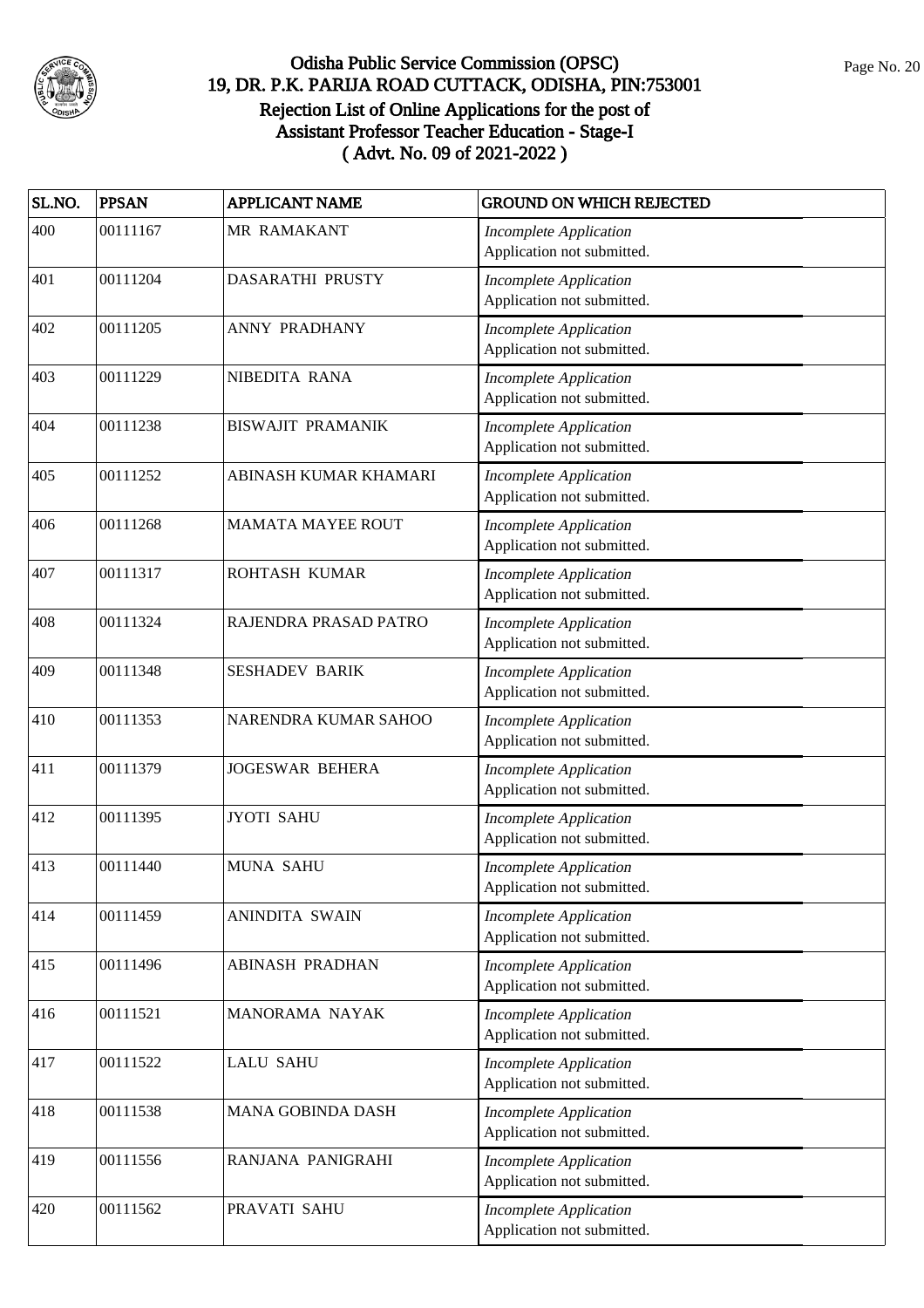

| SL.NO. | <b>PPSAN</b> | <b>APPLICANT NAME</b>    | <b>GROUND ON WHICH REJECTED</b>                             |
|--------|--------------|--------------------------|-------------------------------------------------------------|
| 421    | 00111594     | UMASHANKAR SAMAL         | <b>Incomplete Application</b><br>Application not submitted. |
| 422    | 00111611     | SUBICHAR BEHERA          | <b>Incomplete Application</b><br>Application not submitted. |
| 423    | 00111612     | <b>ROZALIN PANDA</b>     | <b>Incomplete Application</b><br>Application not submitted. |
| 424    | 00111630     | DR IPPSITA MISHRA        | <b>Incomplete Application</b><br>Application not submitted. |
| 425    | 00111633     | <b>JYOTI RANI</b>        | <b>Incomplete Application</b><br>Application not submitted. |
| 426    | 00111636     | SOURABHA KUMAR SAHU      | <b>Incomplete Application</b><br>Application not submitted. |
| 427    | 00111647     | SPARSHA PATTNAIK         | <b>Incomplete Application</b><br>Application not submitted. |
| 428    | 00111650     | <b>SIMANCHALA SAHU</b>   | <b>Incomplete Application</b><br>Application not submitted. |
| 429    | 00111672     | SIVAJI SAHU              | <b>Incomplete Application</b><br>Application not submitted. |
| 430    | 00111691     | SONI SINGH               | <b>Incomplete Application</b><br>Application not submitted. |
| 431    | 00111712     | <b>SUJATA NAIK</b>       | <b>Incomplete Application</b><br>Application not submitted. |
| 432    | 00111763     | RAMA CHANDRA MARNDI      | <b>Incomplete Application</b><br>Application not submitted. |
| 433    | 00111772     | <b>ASHISH KUMAR SAHU</b> | <b>Incomplete Application</b><br>Application not submitted. |
| 434    | 00111780     | TRILOCHAN BARIHA         | <b>Incomplete Application</b><br>Application not submitted. |
| 435    | 00111809     | PRASHANTA MALLIK         | <b>Incomplete Application</b><br>Application not submitted. |
| 436    | 00111827     | RAMAKANTA SETHY          | <b>Incomplete Application</b><br>Application not submitted. |
| 437    | 00111830     | DILLIP KUMAR MAHARANA    | <b>Incomplete Application</b><br>Application not submitted. |
| 438    | 00111842     | DEBASISH MALLICK         | <b>Incomplete Application</b><br>Application not submitted. |
| 439    | 00111870     | REETA RANI PATEL         | <b>Incomplete Application</b><br>Application not submitted. |
| 440    | 00111901     | RAMESH PRADHAN           | <b>Incomplete Application</b><br>Application not submitted. |
| 441    | 00111937     | <b>RUSHI BEHERA</b>      | <b>Incomplete Application</b><br>Application not submitted. |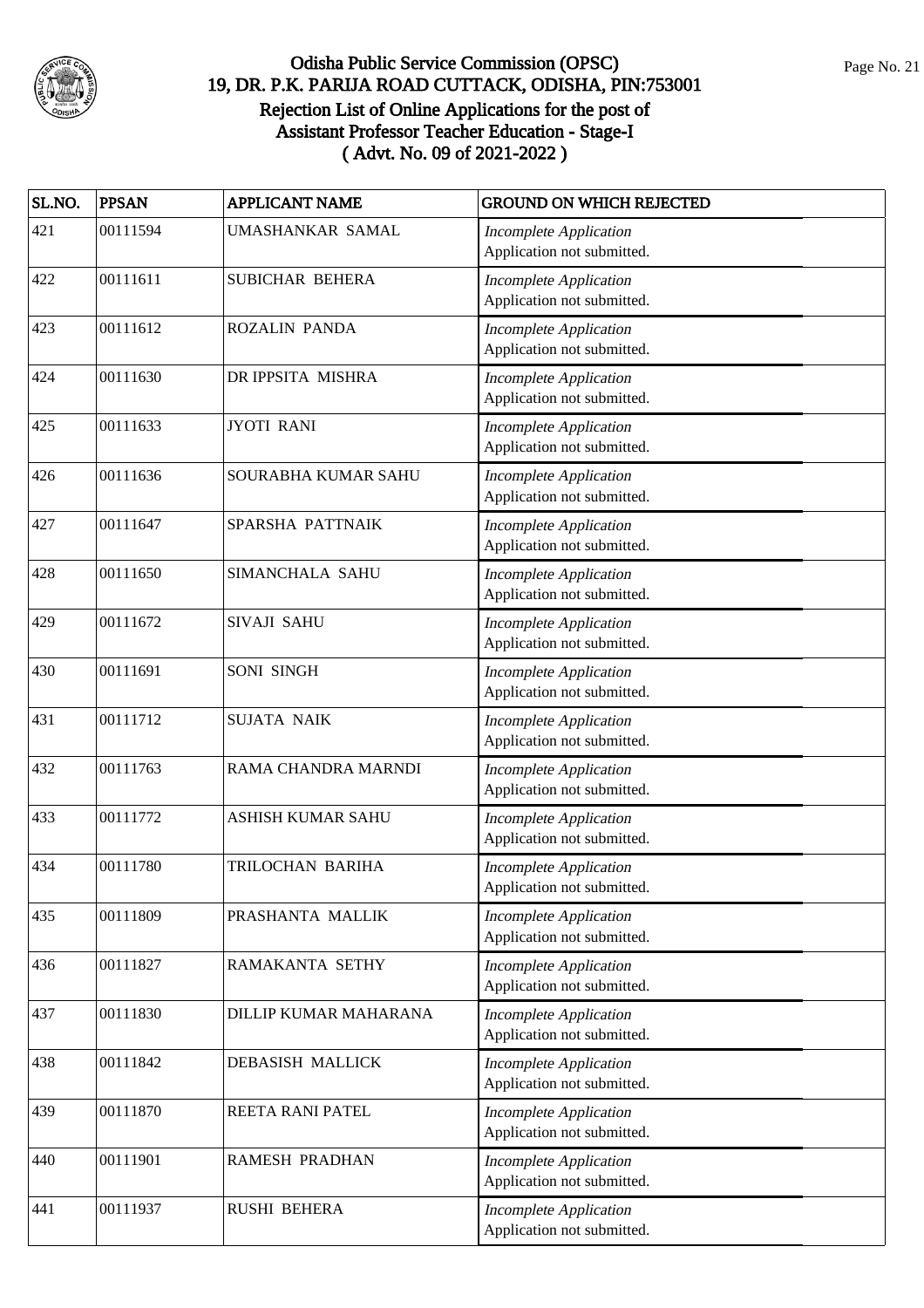

| SL.NO. | <b>PPSAN</b> | <b>APPLICANT NAME</b>      | <b>GROUND ON WHICH REJECTED</b>                             |
|--------|--------------|----------------------------|-------------------------------------------------------------|
| 442    | 00111950     | SAGARIKA MOHAPATRA         | <b>Incomplete Application</b><br>Application not submitted. |
| 443    | 00111981     | MARGARET MESSIAH SINGH     | <b>Incomplete Application</b><br>Application not submitted. |
| 444    | 00111995     | KAMAL LOCHAN MALIK         | <b>Incomplete Application</b><br>Application not submitted. |
| 445    | 00112017     | NAMITA DALAI               | <b>Incomplete Application</b><br>Application not submitted. |
| 446    | 00112047     | SUBHASMITA PANDA           | <b>Incomplete Application</b><br>Application not submitted. |
| 447    | 00112050     | <b>SASMITA BEHERA</b>      | <b>Incomplete Application</b><br>Application not submitted. |
| 448    | 00112058     | SAROJINI MAJHI             | <b>Incomplete Application</b><br>Application not submitted. |
| 449    | 00112074     | DEBASHRITA MAHANA          | <b>Incomplete Application</b><br>Application not submitted. |
| 450    | 00112085     | RUDRA PRASAD SAHU          | <b>Incomplete Application</b><br>Application not submitted. |
| 451    | 00112110     | PRABHASH KUMAR BHANJA      | <b>Incomplete Application</b><br>Application not submitted. |
| 452    | 00112133     | <b>SMT DEEPA KUMARI</b>    | <b>Incomplete Application</b><br>Application not submitted. |
| 453    | 00112140     | SARMISTHA BEHERA           | <b>Incomplete Application</b><br>Application not submitted. |
| 454    | 00112158     | MISSAK SWARUP RAJU PADALA  | <b>Incomplete Application</b><br>Application not submitted. |
| 455    | 00112159     | SANDIP KARMAKAR            | <b>Incomplete Application</b><br>Application not submitted. |
| 456    | 00112162     | PRABHAMAYEE DASH           | <b>Incomplete Application</b><br>Application not submitted. |
| 457    | 00112166     | RABI NARAYAN TANDAKAR      | <b>Incomplete Application</b><br>Application not submitted. |
| 458    | 00112168     | PADMANJALI MOHANTA         | <b>Incomplete Application</b><br>Application not submitted. |
| 459    | 00112184     | <b>GANESH CHANDRA SAHU</b> | <b>Incomplete Application</b><br>Application not submitted. |
| 460    | 00112187     | MANISHA SWAIN              | <b>Incomplete Application</b><br>Application not submitted. |
| 461    | 00112190     | NILIMA DASH                | <b>Incomplete Application</b><br>Application not submitted. |
| 462    | 00112193     | LAXMIKANTA SARANGI         | <b>Incomplete Application</b><br>Application not submitted. |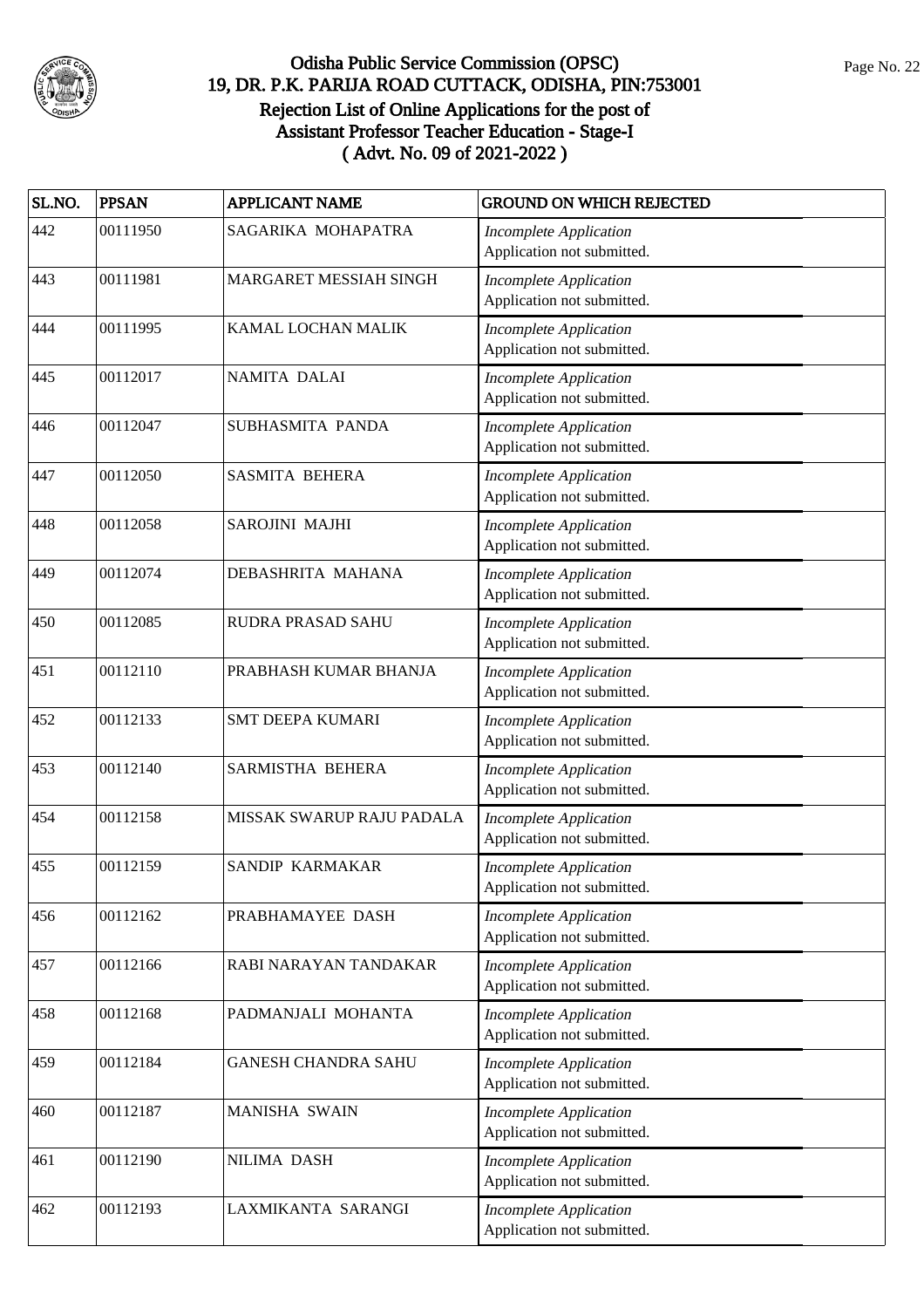

| SL.NO. | <b>PPSAN</b> | <b>APPLICANT NAME</b>     | <b>GROUND ON WHICH REJECTED</b>                             |
|--------|--------------|---------------------------|-------------------------------------------------------------|
| 463    | 00112203     | SONALI PANDA              | <b>Incomplete Application</b><br>Application not submitted. |
| 464    | 00112209     | MURTI KUMAR               | <b>Incomplete Application</b><br>Application not submitted. |
| 465    | 00112210     | SURESWAR SA               | <b>Incomplete Application</b><br>Application not submitted. |
| 466    | 00112222     | <b>ABHISEK PANIGRAHI</b>  | <b>Incomplete Application</b><br>Application not submitted. |
| 467    | 00112229     | RATNESH KUMAR MISHRA      | <b>Incomplete Application</b><br>Application not submitted. |
| 468    | 00112237     | ANDRESH MARANDI           | <b>Incomplete Application</b><br>Application not submitted. |
| 469    | 00112248     | UMESH KUMAR JENA          | <b>Incomplete Application</b><br>Application not submitted. |
| 470    | 00112260     | <b>ANJANA BALA SAHU</b>   | <b>Incomplete Application</b><br>Application not submitted. |
| 471    | 00112264     | <b>MAMATA SAHU</b>        | <b>Incomplete Application</b><br>Application not submitted. |
| 472    | 00112271     | SUSHIL KUMAR MAHANTA      | <b>Incomplete Application</b><br>Application not submitted. |
| 473    | 00112272     | SUBASH CHANDRA RANA       | <b>Incomplete Application</b><br>Application not submitted. |
| 474    | 00112286     | <b>JASODARANI PRADHAN</b> | <b>Incomplete Application</b><br>Application not submitted. |
| 475    | 00112288     | JYOTSANA MAJUMDAR         | <b>Incomplete Application</b><br>Application not submitted. |
| 476    | 00112290     | PRAJNA JAGADEV            | <b>Incomplete Application</b><br>Application not submitted. |
| 477    | 00112296     | SUKANYA SAHU              | <b>Incomplete Application</b><br>Application not submitted. |
| 478    | 00112304     | KHOOSHBOO YADAV           | <b>Incomplete Application</b><br>Application not submitted. |
| 479    | 00112313     | PRAGYAN APARICHITA PATRA  | <b>Incomplete Application</b><br>Application not submitted. |
| 480    | 00112325     | SUKANTIMANI SINGH         | <b>Incomplete Application</b><br>Application not submitted. |
| 481    | 00112338     | SHANKAR MURMU             | <b>Incomplete Application</b><br>Application not submitted. |
| 482    | 00112355     | <b>GAYATRI DALAI</b>      | <b>Incomplete Application</b><br>Application not submitted. |
| 483    | 00112360     | CHINTAMANI JENA           | <b>Incomplete Application</b><br>Application not submitted. |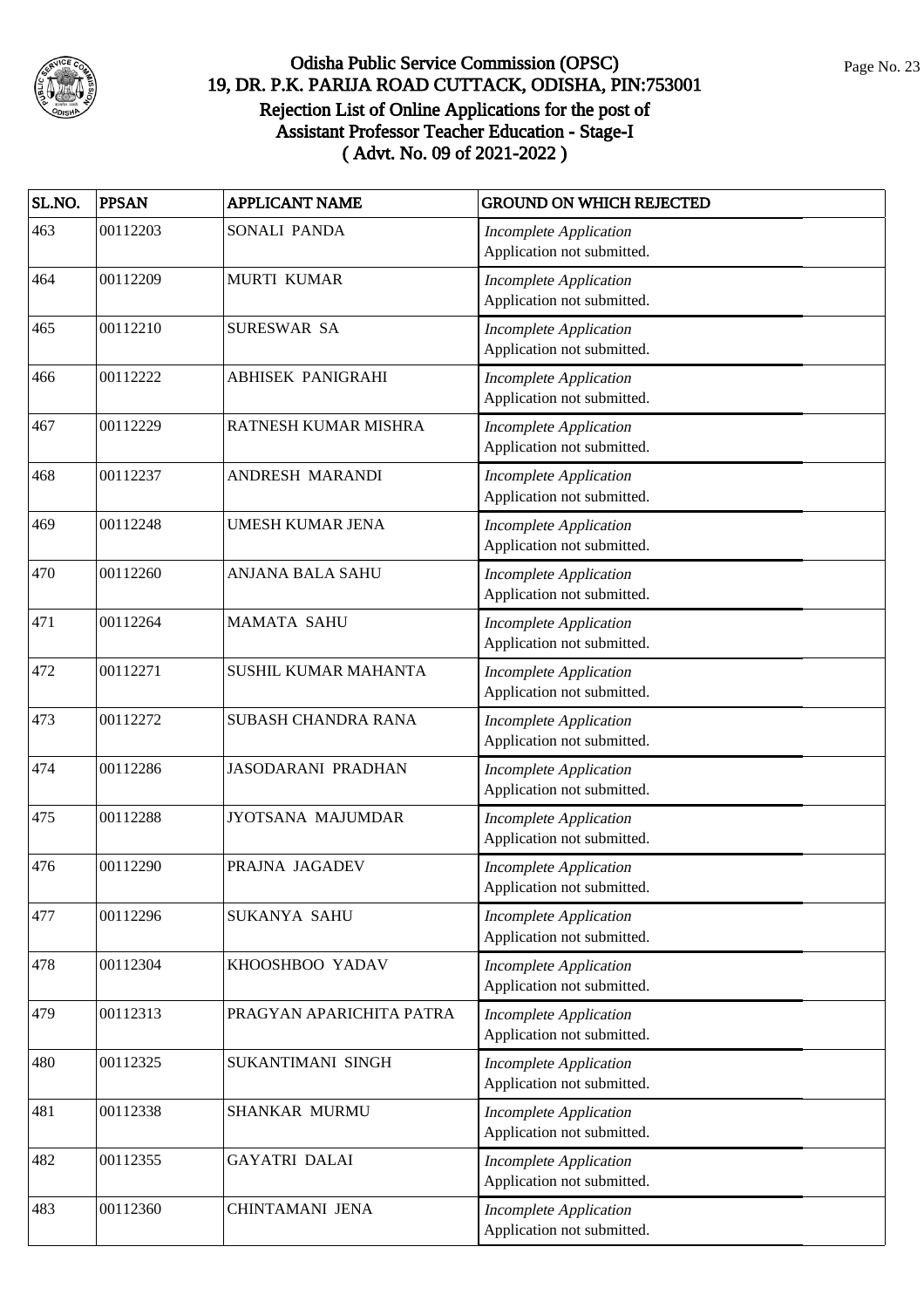

| SL.NO. | <b>PPSAN</b> | <b>APPLICANT NAME</b>       | <b>GROUND ON WHICH REJECTED</b>                             |
|--------|--------------|-----------------------------|-------------------------------------------------------------|
| 484    | 00112367     | LILIMA MAJHI                | <b>Incomplete Application</b><br>Application not submitted. |
| 485    | 00112368     | MOHIT RAM SHARMA            | <b>Incomplete Application</b><br>Application not submitted. |
| 486    | 00112382     | NILIMA JENA                 | <b>Incomplete Application</b><br>Application not submitted. |
| 487    | 00112383     | SIBANI PANIGRAHI            | <b>Incomplete Application</b><br>Application not submitted. |
| 488    | 00112401     | PRAMOD KUMAR SETHY          | <b>Incomplete Application</b><br>Application not submitted. |
| 489    | 00112402     | <b>SONY MISHRA</b>          | <b>Incomplete Application</b><br>Application not submitted. |
| 490    | 00112406     | <b>MANO RANJAN TUDU</b>     | <b>Incomplete Application</b><br>Application not submitted. |
| 491    | 00112415     | BRAHMANANDA NAYAK           | <b>Incomplete Application</b><br>Application not submitted. |
| 492    | 00112418     | HANAK SUNAMAJHI             | <b>Incomplete Application</b><br>Application not submitted. |
| 493    | 00112420     | MOHENDRO LIMA               | <b>Incomplete Application</b><br>Application not submitted. |
| 494    | 00112423     | <b>JHUNITA BALIAR SINGH</b> | <b>Incomplete Application</b><br>Application not submitted. |
| 495    | 00112428     | <b>JAYADEV JENA</b>         | <b>Incomplete Application</b><br>Application not submitted. |
| 496    | 00112429     | <b>BALARAM DAKUA</b>        | <b>Incomplete Application</b><br>Application not submitted. |
| 497    | 00112435     | <b>MANOJ KUMAR AGASTI</b>   | <b>Incomplete Application</b><br>Application not submitted. |
| 498    | 00112440     | <b>SAROJ KUMAR SABAR</b>    | <b>Incomplete Application</b><br>Application not submitted. |
| 499    | 00112446     | RANJUKTA T MAHARATHY        | <b>Incomplete Application</b><br>Application not submitted. |
| 500    | 00112456     | KRUSHNA CHANDRA             | <b>Incomplete Application</b><br>Application not submitted. |
| 501    | 00112461     | DR ASIF ABRAR               | <b>Incomplete Application</b><br>Application not submitted. |
| 502    | 00112463     | <b>BHARATI SAHOO</b>        | <b>Incomplete Application</b><br>Application not submitted. |
| 503    | 00112464     | JAGABANDHU KARJEE           | <b>Incomplete Application</b><br>Application not submitted. |
| 504    | 00112465     | RINKI BEHERA                | <b>Incomplete Application</b><br>Application not submitted. |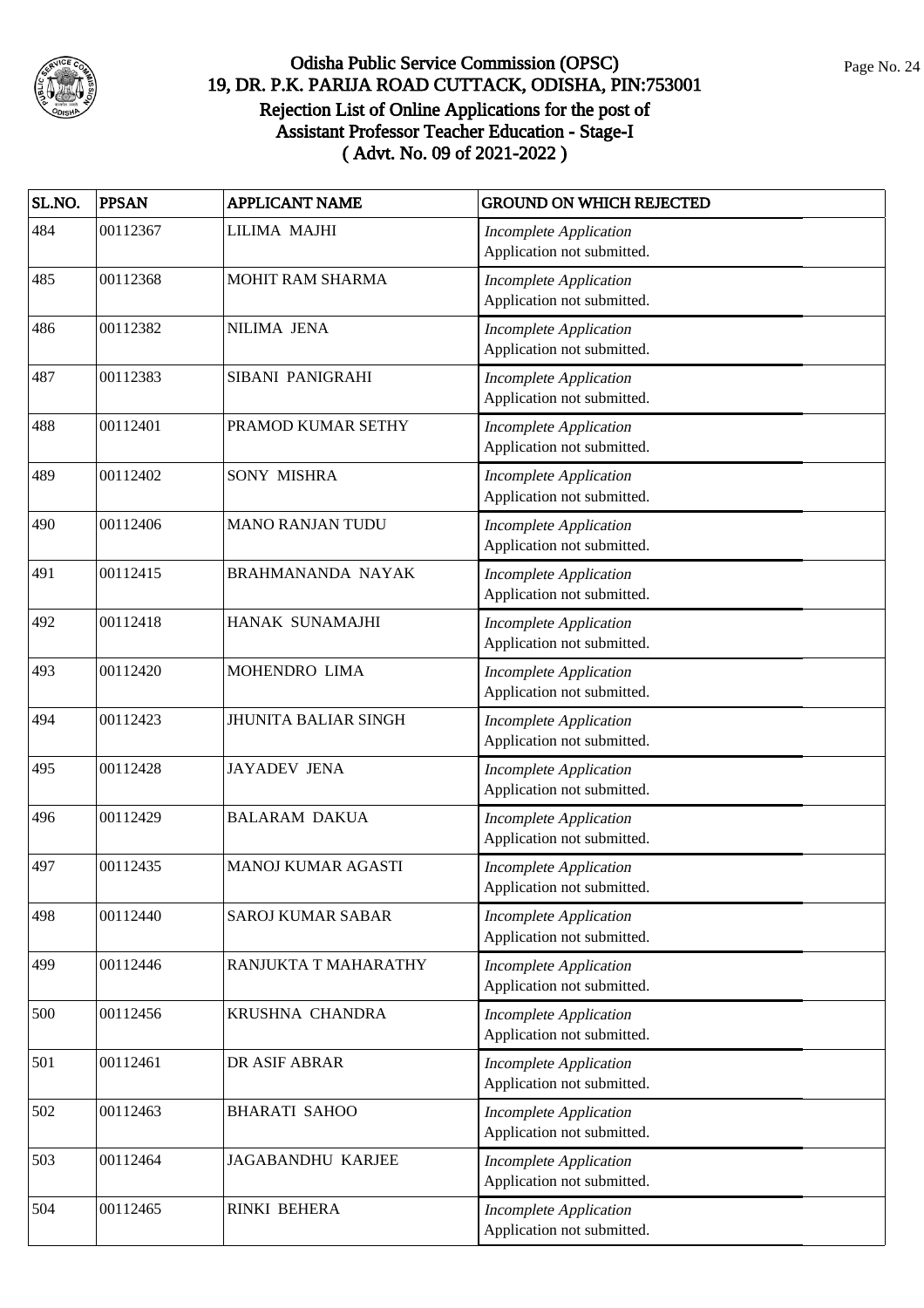

| SL.NO. | <b>PPSAN</b> | <b>APPLICANT NAME</b>     | <b>GROUND ON WHICH REJECTED</b>                             |
|--------|--------------|---------------------------|-------------------------------------------------------------|
| 505    | 00112475     | KSHANAPRAVA MAHANTA       | <b>Incomplete Application</b><br>Application not submitted. |
| 506    | 00112485     | <b>BRAJESWAR PAUL</b>     | <b>Incomplete Application</b><br>Application not submitted. |
| 507    | 00112509     | <b>MANAMOHAN BESOYIE</b>  | <b>Incomplete Application</b><br>Application not submitted. |
| 508    | 00112536     | <b>CHINMAYEE DALAI</b>    | <b>Incomplete Application</b><br>Application not submitted. |
| 509    | 00112543     | MANJULATA BEHURA          | <b>Incomplete Application</b><br>Application not submitted. |
| 510    | 00112553     | <b>HARI KHETI</b>         | <b>Incomplete Application</b><br>Application not submitted. |
| 511    | 00112557     | <b>ACHYUT KUMAR BHUE</b>  | <b>Incomplete Application</b><br>Application not submitted. |
| 512    | 00112569     | <b>DURYODHAN BEHERA</b>   | <b>Incomplete Application</b><br>Application not submitted. |
| 513    | 00112571     | SUDIPTA SAHOO             | Incomplete Application<br>Application not submitted.        |
| 514    | 00112579     | <b>BRUSHAVA HERNA</b>     | <b>Incomplete Application</b><br>Application not submitted. |
| 515    | 00112583     | <b>BAPU ACHARYA</b>       | <b>Incomplete Application</b><br>Application not submitted. |
| 516    | 00112598     | DURYODHAN SUBUDHI         | <b>Incomplete Application</b><br>Application not submitted. |
| 517    | 00112611     | <b>BIJAYALAXMI SATHUA</b> | <b>Incomplete Application</b><br>Application not submitted. |
| 518    | 00112616     | PANKAJINI SAHU            | <b>Incomplete Application</b><br>Application not submitted. |
| 519    | 00112621     | PREMA VERONICA BARWA      | <b>Incomplete Application</b><br>Application not submitted. |
| 520    | 00112622     | <b>BALARAM SAHU</b>       | <b>Incomplete Application</b><br>Application not submitted. |
| 521    | 00112627     | NASIMA BANO               | <b>Incomplete Application</b><br>Application not submitted. |
| 522    | 00112631     | <b>GOURA CHANDRA BAG</b>  | <b>Incomplete Application</b><br>Application not submitted. |
| 523    | 00112642     | <b>RASHMI SAHU</b>        | <b>Incomplete Application</b><br>Application not submitted. |
| 524    | 00112643     | SWAGATIKA SAHOO           | <b>Incomplete Application</b><br>Application not submitted. |
| 525    | 00112654     | TULSIRAM MADKAMI          | <b>Incomplete Application</b><br>Application not submitted. |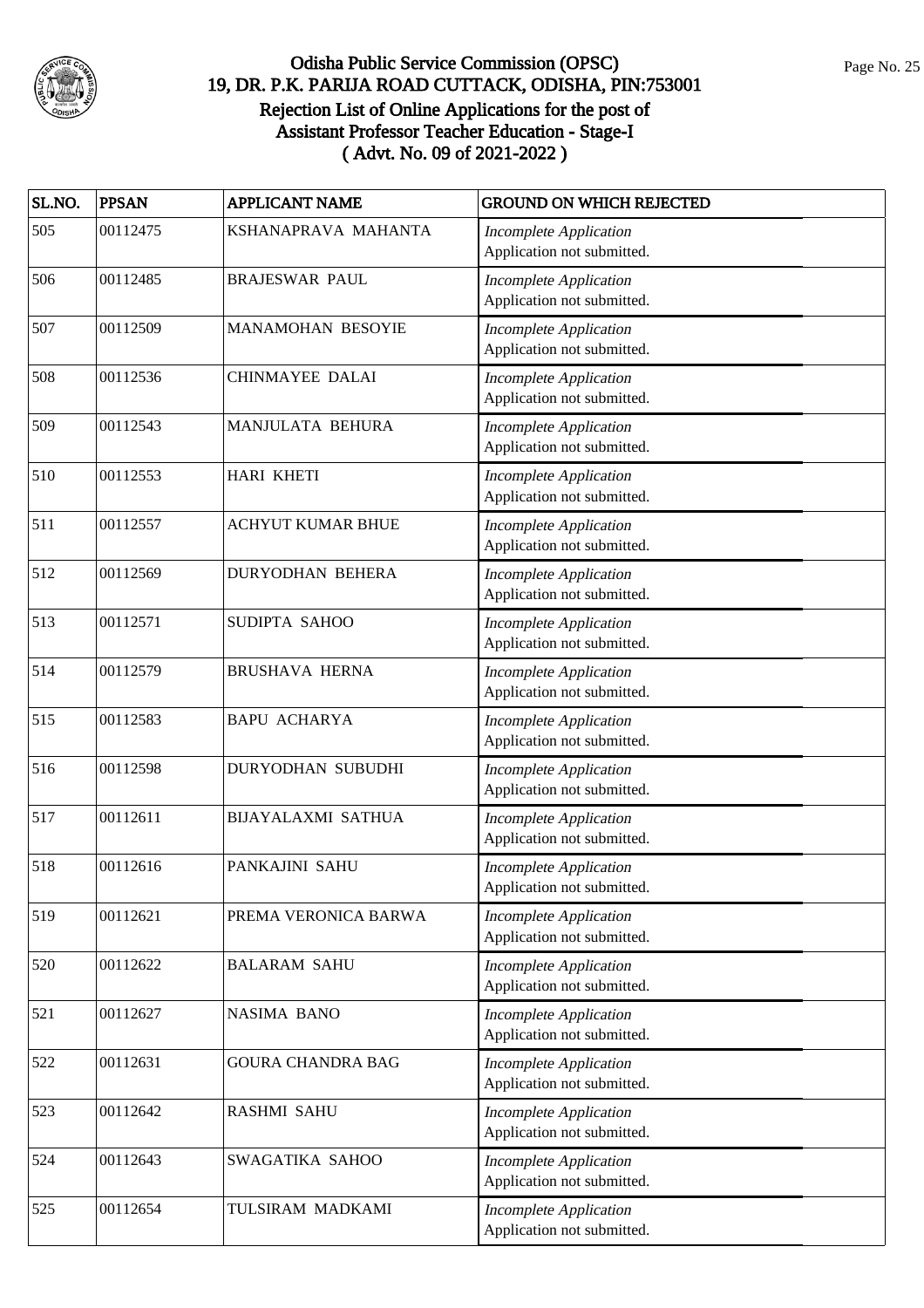

| SL.NO. | <b>PPSAN</b> | <b>APPLICANT NAME</b>    | <b>GROUND ON WHICH REJECTED</b>                             |
|--------|--------------|--------------------------|-------------------------------------------------------------|
| 526    | 00112655     | PRIYADARSHINI SWAIN      | <b>Incomplete Application</b><br>Application not submitted. |
| 527    | 00112658     | <b>RAYEES AHMAD DAR</b>  | <b>Incomplete Application</b><br>Application not submitted. |
| 528    | 00112670     | <b>DEJI ROUT</b>         | <b>Incomplete Application</b><br>Application not submitted. |
| 529    | 00112673     | <b>BALUNKESWARI B</b>    | <b>Incomplete Application</b><br>Application not submitted. |
| 530    | 00112680     | ANWESHA MAHANKUDO        | <b>Incomplete Application</b><br>Application not submitted. |
| 531    | 00112687     | <b>BHAGYASHREE DAS</b>   | <b>Incomplete Application</b><br>Application not submitted. |
| 532    | 00112688     | AMRITANJALI TIWARI       | <b>Incomplete Application</b><br>Application not submitted. |
| 533    | 00112689     | SUBHRAJIT SAHOO          | <b>Incomplete Application</b><br>Application not submitted. |
| 534    | 00112715     | <b>RAMSAY HANSDA</b>     | <b>Incomplete Application</b><br>Application not submitted. |
| 535    | 00112720     | CHINMAYEE MOHAPATRA      | <b>Incomplete Application</b><br>Application not submitted. |
| 536    | 00112740     | <b>JAMILA PAREYA</b>     | <b>Incomplete Application</b><br>Application not submitted. |
| 537    | 00112745     | AMIT KUMAR MOHANTY       | <b>Incomplete Application</b><br>Application not submitted. |
| 538    | 00112748     | <b>LAXMI BARIK</b>       | <b>Incomplete Application</b><br>Application not submitted. |
| 539    | 00112749     | <b>MANISHA BAG</b>       | <b>Incomplete Application</b><br>Application not submitted. |
| 540    | 00112752     | PUJARINI DAS             | <b>Incomplete Application</b><br>Application not submitted. |
| 541    | 00112763     | <b>JAGANMAYEE MISHRA</b> | <b>Incomplete Application</b><br>Application not submitted. |
| 542    | 00112764     | <b>BIJAY. SUTAR</b>      | <b>Incomplete Application</b><br>Application not submitted. |
| 543    | 00112773     | <b>GEETANJALI JENA</b>   | <b>Incomplete Application</b><br>Application not submitted. |
| 544    | 00112774     | SUSHANTA KUMAR JENA      | <b>Incomplete Application</b><br>Application not submitted. |
| 545    | 00112782     | DIPTIMAYEE BEHERA        | <b>Incomplete Application</b><br>Application not submitted. |
| 546    | 00112786     | <b>IPSITA PARIJA</b>     | <b>Incomplete Application</b><br>Application not submitted. |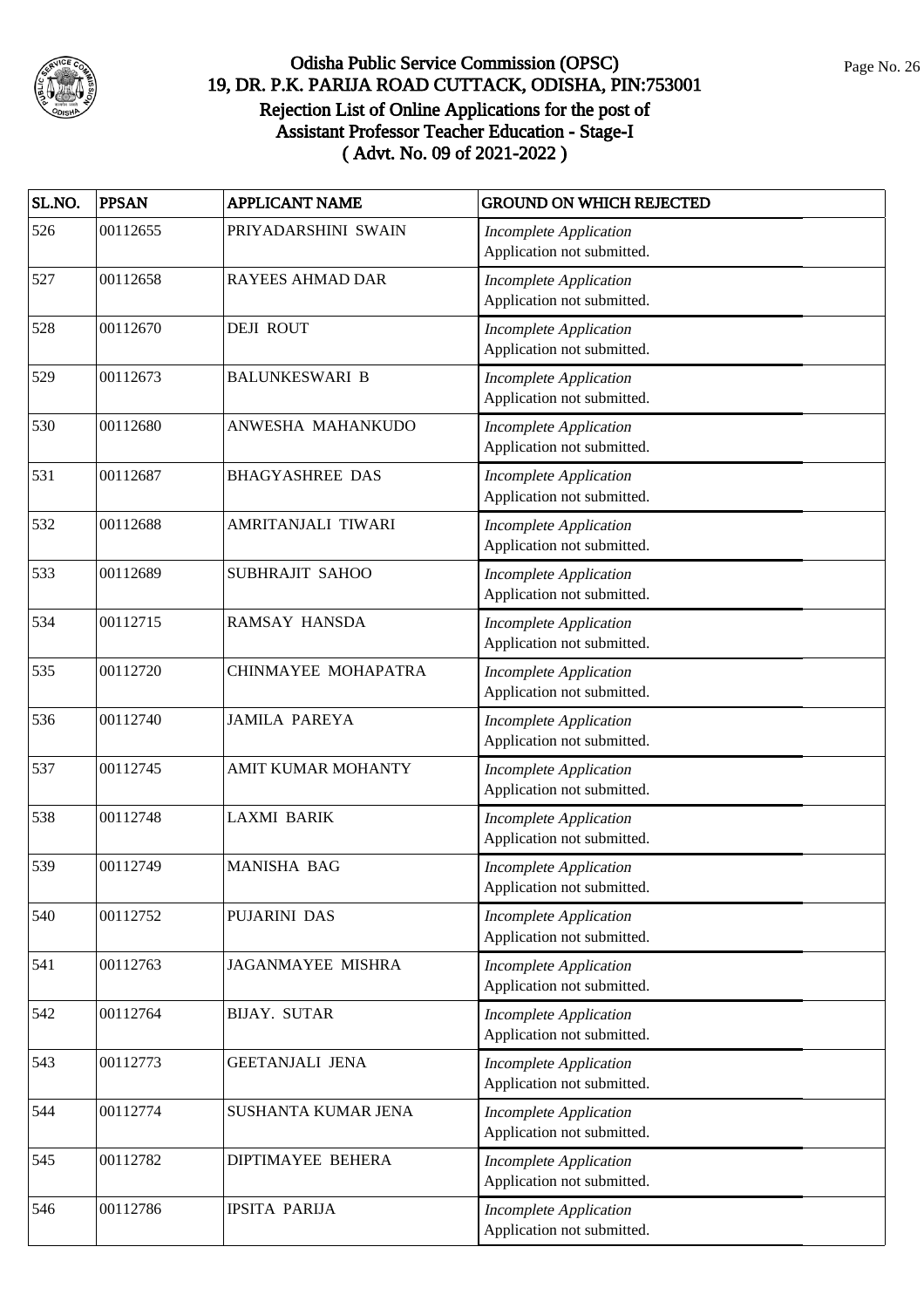

| SL.NO. | <b>PPSAN</b> | <b>APPLICANT NAME</b>    | <b>GROUND ON WHICH REJECTED</b>                             |
|--------|--------------|--------------------------|-------------------------------------------------------------|
| 547    | 00112787     | <b>ARVIND KHUNTIA</b>    | <b>Incomplete Application</b><br>Application not submitted. |
| 548    | 00112788     | RUTUPARNA RATH           | <b>Incomplete Application</b><br>Application not submitted. |
| 549    | 00112791     | <b>KHADIJA KHAN</b>      | <b>Incomplete Application</b><br>Application not submitted. |
| 550    | 00112810     | MRUNALINI PRIYADARSINI   | <b>Incomplete Application</b><br>Application not submitted. |
| 551    | 00112813     | CHANDRAKALA BAGARTI      | <b>Incomplete Application</b><br>Application not submitted. |
| 552    | 00112822     | <b>SASMITA BEHERA</b>    | <b>Incomplete Application</b><br>Application not submitted. |
| 553    | 00112823     | <b>SUSANTA MOHANTY</b>   | <b>Incomplete Application</b><br>Application not submitted. |
| 554    | 00112825     | MAHESWAR MURMU           | <b>Incomplete Application</b><br>Application not submitted. |
| 555    | 00112829     | MONALISA BARIK           | Incomplete Application<br>Application not submitted.        |
| 556    | 00112833     | NISHIT NISHIKANT         | <b>Incomplete Application</b><br>Application not submitted. |
| 557    | 00112837     | <b>DASINI DAS</b>        | <b>Incomplete Application</b><br>Application not submitted. |
| 558    | 00112854     | SUSHANTA BISWAL          | <b>Incomplete Application</b><br>Application not submitted. |
| 559    | 00112864     | PRIYA SUNA               | <b>Incomplete Application</b><br>Application not submitted. |
| 560    | 00112865     | NRUSINGHA PRASAD         | <b>Incomplete Application</b><br>Application not submitted. |
| 561    | 00112867     | DR JAYASHREE MOHANTY     | <b>Incomplete Application</b><br>Application not submitted. |
| 562    | 00112870     | SOUMYA RANJAN DAS        | <b>Incomplete Application</b><br>Application not submitted. |
| 563    | 00112871     | VANI VANDANA BISWAL      | <b>Incomplete Application</b><br>Application not submitted. |
| 564    | 00112872     | SWAGATIKA BHOI           | <b>Incomplete Application</b><br>Application not submitted. |
| 565    | 00112873     | NIRMALA MOHANTA          | <b>Incomplete Application</b><br>Application not submitted. |
| 566    | 00112878     | SANJAYA KUMAR SAHU       | <b>Incomplete Application</b><br>Application not submitted. |
| 567    | 00112880     | SUSHREE SANGEETA MAHAKUD | <b>Incomplete Application</b><br>Application not submitted. |